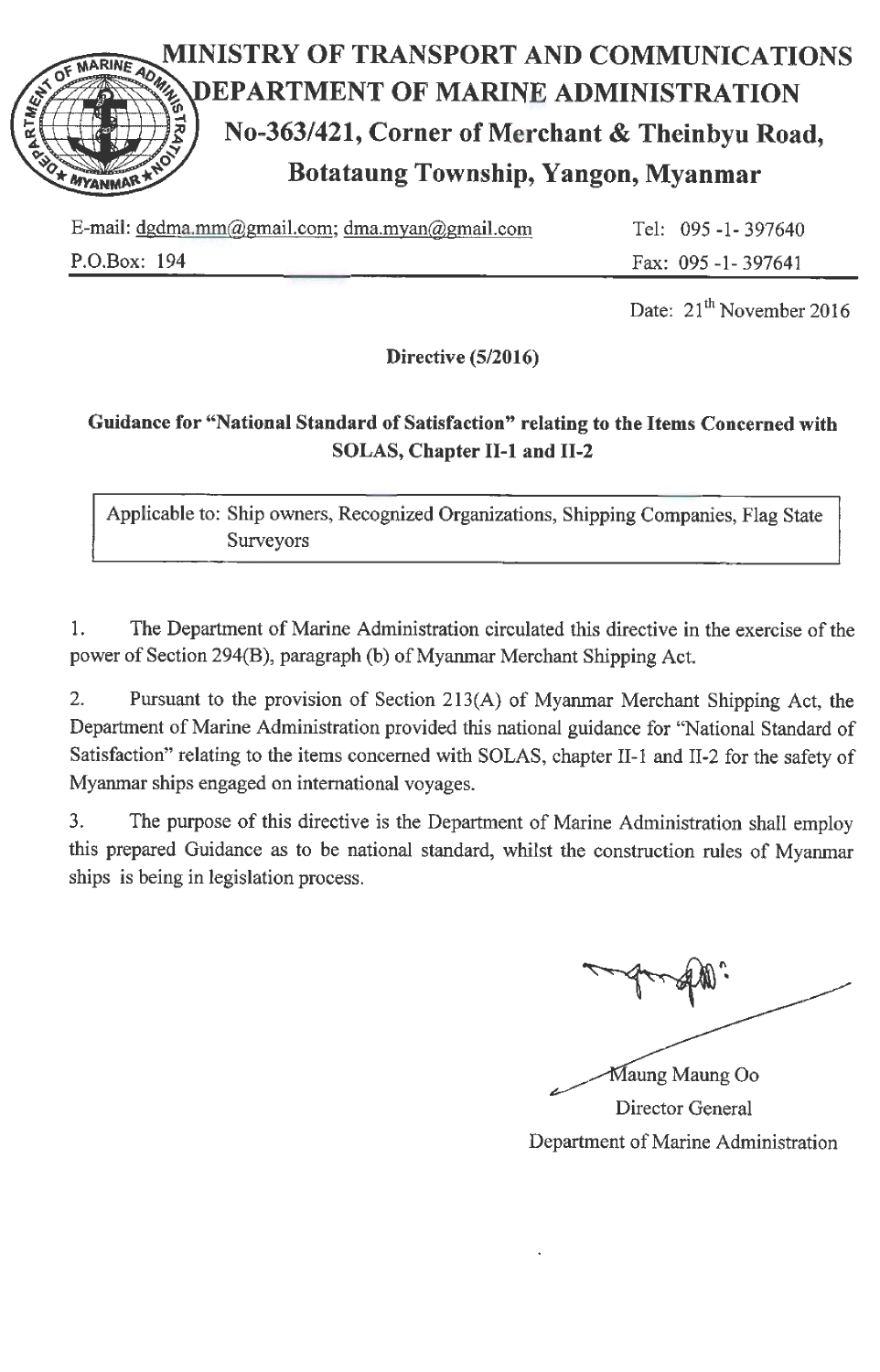

#### **The Republic of The Union of Myanmar Ministry of Transport and Communications Department of Marine Administration**

## **Guidance for "National Standard of Satisfaction" relating to the Items Concern with SOLAS, Chapter II-1**

| <b>Chapter II-1</b><br>Construction - Structure, subdivision and stability, machinery and electrical installations |                                                                                                                                                                                                                                                        |  |
|--------------------------------------------------------------------------------------------------------------------|--------------------------------------------------------------------------------------------------------------------------------------------------------------------------------------------------------------------------------------------------------|--|
| Part A                                                                                                             |                                                                                                                                                                                                                                                        |  |
| <b>General</b><br>Part A-1                                                                                         |                                                                                                                                                                                                                                                        |  |
|                                                                                                                    | <b>Structure of ships</b>                                                                                                                                                                                                                              |  |
| <b>Reg. 3-2</b>                                                                                                    | Protective coatings of dedicated seawater ballast tanks in all types of ships<br>and double-side skin spaces of bulk carriers                                                                                                                          |  |
|                                                                                                                    | Department of Marine Administration accepts corrosion prevention systems<br>approved by a recognized organization.                                                                                                                                     |  |
| Reg. 3-3                                                                                                           | Safe access to tanker bows                                                                                                                                                                                                                             |  |
| $\overline{2}$                                                                                                     | In accordance with guidelines for safe access to tanker bows, adopted by the<br>Maritime Safety Committee by resolution MSC.62(67).                                                                                                                    |  |
| <b>Reg. 3-4</b>                                                                                                    | <b>Emergency towing arrangements on tankers</b>                                                                                                                                                                                                        |  |
|                                                                                                                    | Department of Marine Administration accepts emergency towing arrangements<br>approved by a recognized organization, which is complied with guidelines<br>developed by IMO.MSC.35(63) and MSC.1/Circ.1255.                                              |  |
| Reg. 3-5                                                                                                           | New installation of materials containing asbestos                                                                                                                                                                                                      |  |
|                                                                                                                    | New installation is not accepted.                                                                                                                                                                                                                      |  |
| <b>Reg. 3-6</b>                                                                                                    | Access to and within spaces in, and forward of, the cargo area of oil tankers<br>and bulk carriers                                                                                                                                                     |  |
| 2.3                                                                                                                | Means of access to cargo and other spaces                                                                                                                                                                                                              |  |
|                                                                                                                    | Department of Marine Administration accepts construction and materials of all<br>means of access approved by a recognized organization which is complied with<br>the requirements as set in IMO Resolutions MSC. 134(76), MSC.158(78),<br>MSC.151(78). |  |
| 4.1                                                                                                                | <b>Ship Structure Access Manual</b>                                                                                                                                                                                                                    |  |
|                                                                                                                    | Department of Marine Administration accepts Ship Structure Access Manual<br>approved by a recognized organization.                                                                                                                                     |  |
| 5.3                                                                                                                | Opening to remove an injured person                                                                                                                                                                                                                    |  |
|                                                                                                                    | Means of access and openings on the oil tankers of more than 500 gross tones<br>and on the bulk carriers of more than 20000 gross tones should comply with<br>requirements as set in IMO Resolutions MSC. 134(76), MSC. 158(78),<br>MSC.151(78).       |  |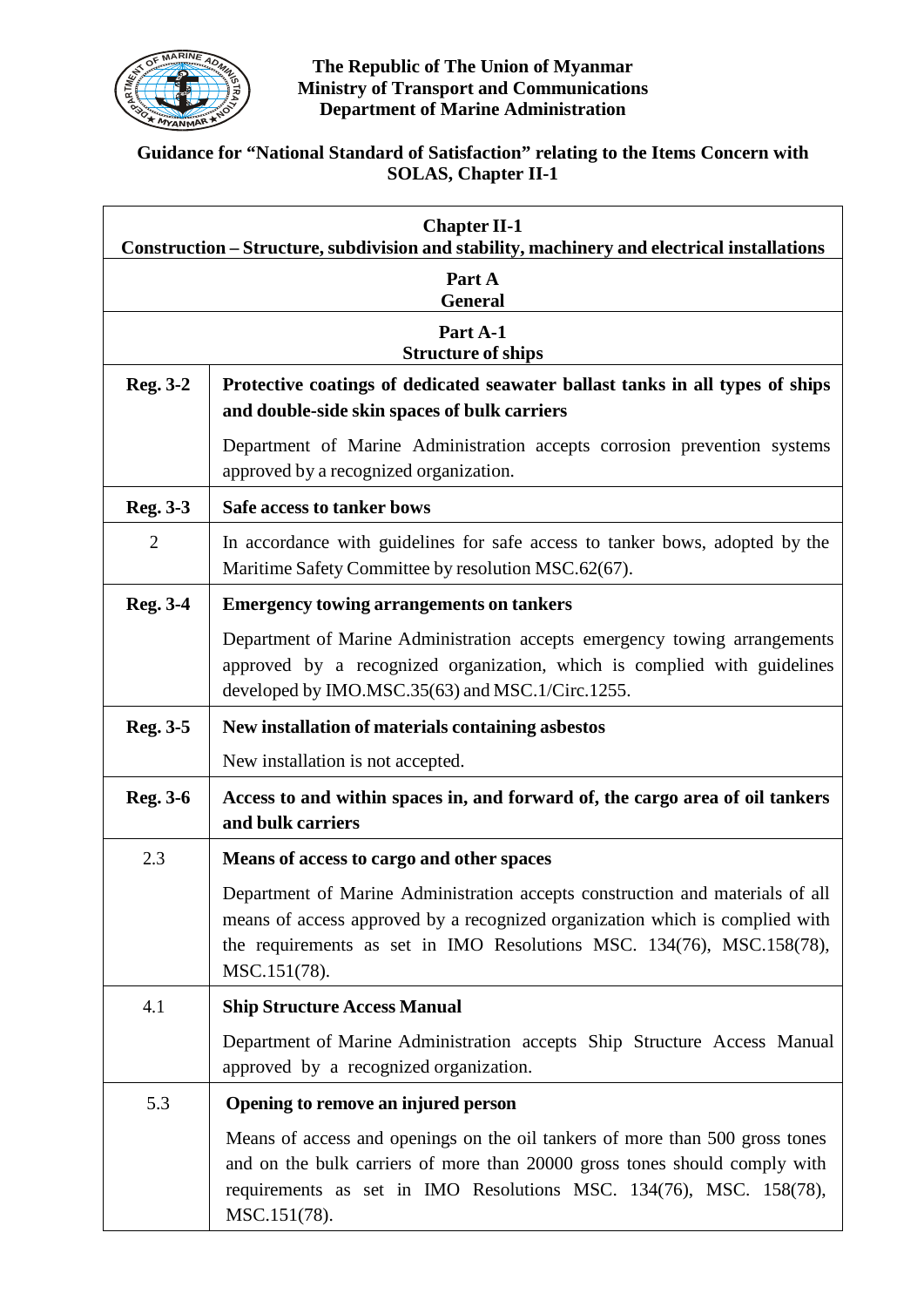| <b>Reg. 3-8</b>                            | <b>Towing and mooring equipment</b>                                                                                                                                                                                                                                                                                                                                                                                                                      |  |
|--------------------------------------------|----------------------------------------------------------------------------------------------------------------------------------------------------------------------------------------------------------------------------------------------------------------------------------------------------------------------------------------------------------------------------------------------------------------------------------------------------------|--|
| 3                                          | Department of Marine Administration accepts towing and mooring equipment<br>approved by a recognized organization which is complied with the requirements<br>MSC/Circ.1175.                                                                                                                                                                                                                                                                              |  |
| <b>Reg. 3-9</b>                            | Means of embarkation on and disembarkation from ships                                                                                                                                                                                                                                                                                                                                                                                                    |  |
| $\mathbf{1}$                               | In accordance with the circumstances mentioned in MSC.1/Circ.1331.                                                                                                                                                                                                                                                                                                                                                                                       |  |
| <b>Reg.3-10</b>                            | Goal-based ship construction standards for bulk carriers and oil<br>tankers                                                                                                                                                                                                                                                                                                                                                                              |  |
| 3                                          | Department of Marine Administration accepts structural requirements of a<br>recognized organization which is complied with MSC/Circ.296(87).                                                                                                                                                                                                                                                                                                             |  |
| <b>Reg.3-12</b>                            | <b>Protection against noise</b>                                                                                                                                                                                                                                                                                                                                                                                                                          |  |
| $\overline{2}$                             | Department of Marine Administration accepts the view of a recognized<br>organization if it is not in conflict with the National Standard for Noise Level<br>onboard ships.                                                                                                                                                                                                                                                                               |  |
| Part B<br><b>Subdivision and stability</b> |                                                                                                                                                                                                                                                                                                                                                                                                                                                          |  |
| <b>Reg. 5</b>                              | <b>Intact stability information</b>                                                                                                                                                                                                                                                                                                                                                                                                                      |  |
| $\overline{2}$                             | Department of Marine Administration may allow the inclining test of an<br>individual cargo ship to be dispensed with, provided basic stability data are<br>available from the inclining test based on at least two inclined sister ships.<br>On condition that reliable stability information for the exempted ship can be<br>obtained from such basic data, as required by regulation 5-1. The sister ships<br>shall all be built at the same shipyard. |  |
| 3                                          | To be inclined are:<br>1.                                                                                                                                                                                                                                                                                                                                                                                                                                |  |
|                                            | series-built ships as per para 2;<br>$\cdot$ 1                                                                                                                                                                                                                                                                                                                                                                                                           |  |
|                                            | every ship of non-series construction:<br>$\cdot$                                                                                                                                                                                                                                                                                                                                                                                                        |  |
|                                            | every ship after reconstruction:<br>.3                                                                                                                                                                                                                                                                                                                                                                                                                   |  |
|                                            | ships after major repair, alteration or modification;<br>.4                                                                                                                                                                                                                                                                                                                                                                                              |  |
|                                            | ships after installation of permanent solid ballast;<br>$.5\,$                                                                                                                                                                                                                                                                                                                                                                                           |  |
|                                            | ships whose stability is unknown or gives rise to doubts;<br>$.6\,$                                                                                                                                                                                                                                                                                                                                                                                      |  |
|                                            | passenger ships in service at intervals not exceeding five years;<br>$.7\,$                                                                                                                                                                                                                                                                                                                                                                              |  |
|                                            | fishing vessels in service (of 30 metres length and less) at intervals<br>8.5<br>not exceeding fifteen years;                                                                                                                                                                                                                                                                                                                                            |  |
|                                            | Out of the series of ships under construction at each shipyard the following<br>$\cdot$ .2<br>ships shall be inclined: the first ship, then every fifth ship of the series. For                                                                                                                                                                                                                                                                          |  |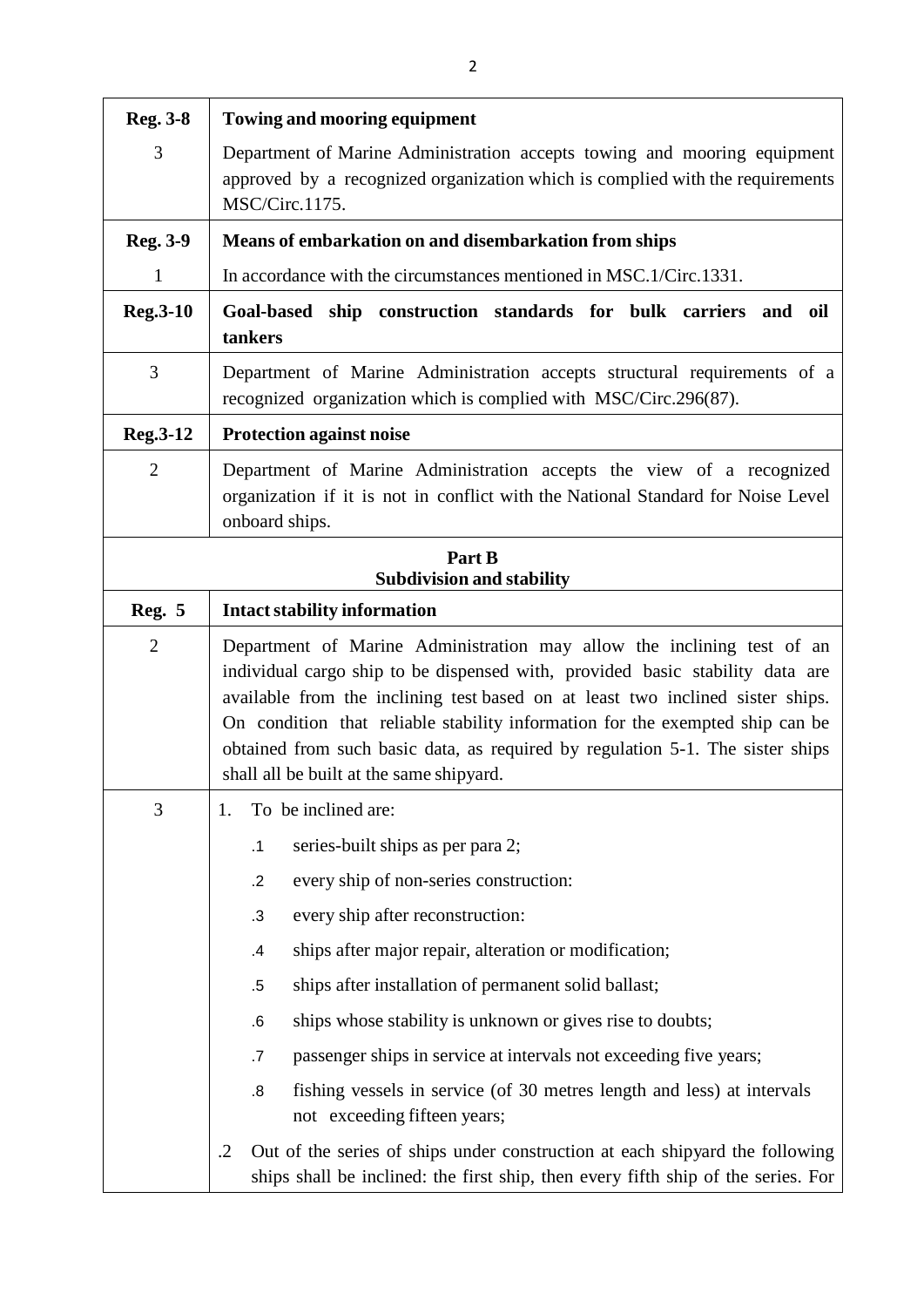|                 | other ships of the series the inclining test may be substituted by the light-<br>weight. However, a series-built ship is to be inclined if structural alterations<br>therein exist compared with the first ship of the series, and these alterations<br>exceed those allowable limits as set in Para 2 of Reg. II-1/5 SOLAS-74                               |
|-----------------|--------------------------------------------------------------------------------------------------------------------------------------------------------------------------------------------------------------------------------------------------------------------------------------------------------------------------------------------------------------|
|                 | amended by IMO Res. MSC.216(82)                                                                                                                                                                                                                                                                                                                              |
| Reg. 5-1.1      | Stability information to be supplied to the master                                                                                                                                                                                                                                                                                                           |
|                 | Stability Information is developed on basis of the following IMO requirements<br>as National Standard of Intact Stability, and MSC/Circ.456, MSC/Circ.706,<br>MSC.1/Circ.1228.                                                                                                                                                                               |
| <b>Reg. 7</b>   | <b>Attained subdivision index A</b>                                                                                                                                                                                                                                                                                                                          |
|                 | When considering the progressive flooding due to submergence of the<br>openings, which lead to undamaged spaces, for the purpose of determination of<br>the probability s, the components of ship's damage trim and stability at<br>additional flooding of the appropriate undamaged spaces shall be taken into<br>account.                                  |
| <b>Reg. 7-2</b> | <b>Calculation of the factor Si</b>                                                                                                                                                                                                                                                                                                                          |
| 5               | Department of Marine Administration accepts the equalization devices and<br>their controls approved by a recognized organization.                                                                                                                                                                                                                            |
| <b>Reg. 13</b>  | bulkheads below<br>Openings in watertight<br>the<br>bulkhead<br>deck<br>in<br>passenger ships                                                                                                                                                                                                                                                                |
| 7.1.3           | Power operated sliding watertight door                                                                                                                                                                                                                                                                                                                       |
|                 | The power gear of the doors shall have either:                                                                                                                                                                                                                                                                                                               |
|                 | a centralized hydraulic system with two independent power sources each<br>consisting of a motor and pump capable of simultaneously closing all doors. In<br>addition, there shall be for the whole installation hydraulic accumulators of<br>sufficient capacity to operate all the doors at least three times, i.e. closed -<br>open - closed; or           |
|                 | an independent hydraulic system for each door with each power source<br>consisting of a motor and pump capable of opening and closing the door. In<br>addition, there shall be a hydraulic accumulator of sufficient capacity to<br>operate the door at least three times, i.e. closed - open - closed; or                                                   |
|                 | an independent electrical system and motor for each door with each power<br>source consisting of a motor capable of opening and closing the door. The                                                                                                                                                                                                        |
|                 | power source shall be capable of being automatically supplied by a<br>transitional emergency source of electrical power, as required by item 3.1<br>(see below) in the event of failure of either the main or emergency source of<br>electrical power and with sufficient capacity to operate the door at least three<br>times, i.e. closed - open - closed. |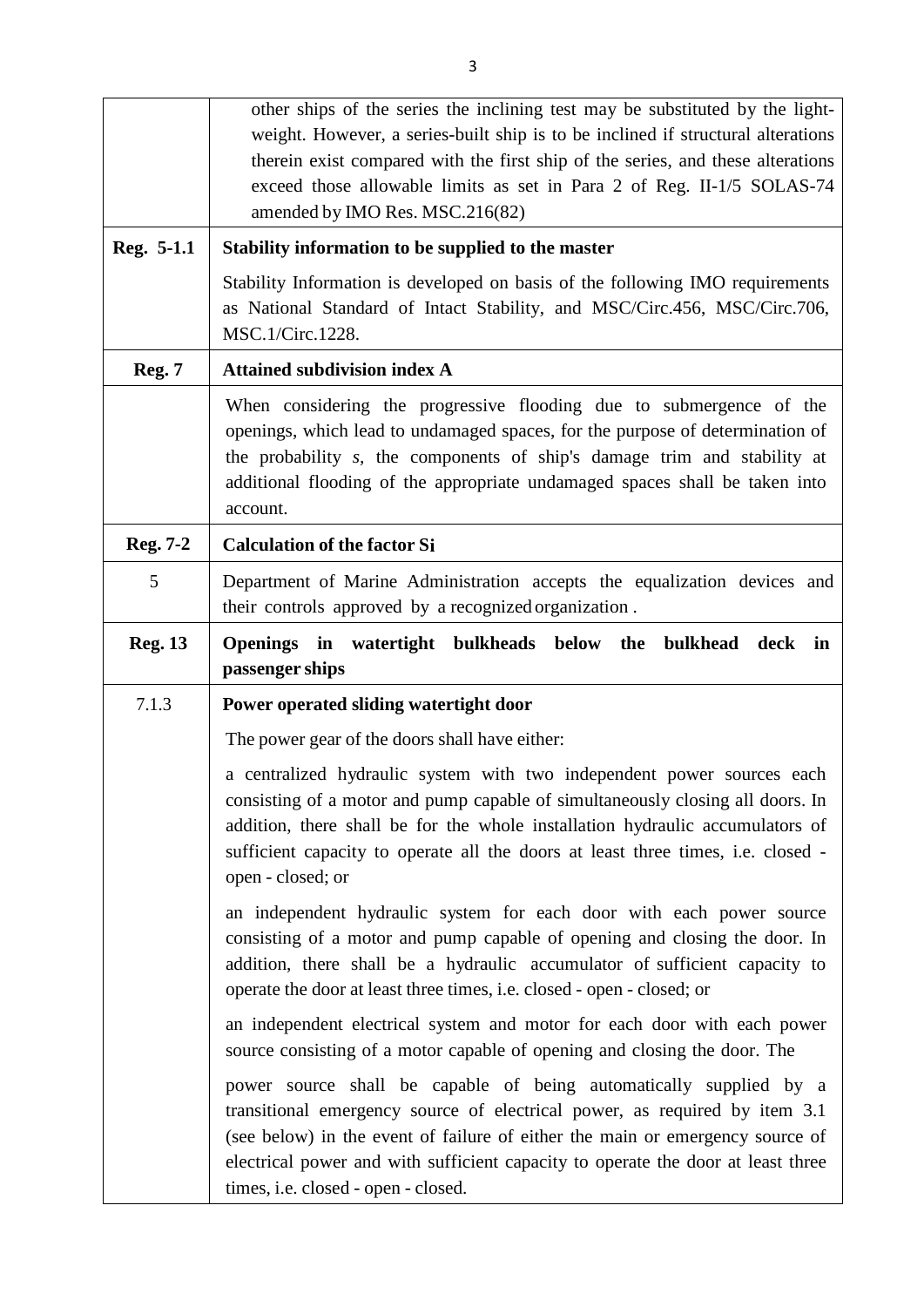|                | 3.1) The capacity of the battery serving as transitional source of electrical<br>power shall be sufficient for supplying the services listed below during 30<br>min:                                                                                                                                                |
|----------------|---------------------------------------------------------------------------------------------------------------------------------------------------------------------------------------------------------------------------------------------------------------------------------------------------------------------|
|                | lighting and necessary navigation lights;<br>$\cdot$ 1                                                                                                                                                                                                                                                              |
|                | internal communication and announcing systems required in<br>$\cdot$ .2<br>an<br>emergency:                                                                                                                                                                                                                         |
|                | general alarm system, fire detection and alarm systems, control devices of<br>$\cdot$ 3                                                                                                                                                                                                                             |
|                | fire doors and indicators showing the position of fire;                                                                                                                                                                                                                                                             |
|                | daylight signaling lamps, sound signal means (whistles, gongs, etc.) and<br>.4<br>other types of signals required under emergency conditions:                                                                                                                                                                       |
|                | arrangements for closing watertight doors, their position indicators and<br>$.5\,$<br>signals warning of their closing.                                                                                                                                                                                             |
|                | Sequential closing is permitted.                                                                                                                                                                                                                                                                                    |
|                | ship's security alarm system and AIS installation.<br>.6                                                                                                                                                                                                                                                            |
|                | Consumers listed in items 3.1.2-3.1.6 may be supplied from their own batteries<br>with capacity sufficient for service during required time.                                                                                                                                                                        |
| 9.2            | Number and arrangements2 of doors and their controls                                                                                                                                                                                                                                                                |
|                | Department of Marine Administration accepts arrangements approved by a<br>recognized organization.                                                                                                                                                                                                                  |
| 11.2           | Special considerations for tunnels piercing watertight bulkheads                                                                                                                                                                                                                                                    |
|                | Department of Marine Administration accepts the construction approved by a<br>recognized organization.                                                                                                                                                                                                              |
| <b>Reg. 15</b> | Openings in the shell plating below the bulkhead deck of passenger ships<br>and the freeboard deck of cargo ships                                                                                                                                                                                                   |
| $\overline{2}$ | For the treatment of steps in the bulkhead deck of passenger ships see                                                                                                                                                                                                                                              |
|                | Explanatory Notes for regulation II-1/13-1. For the treatment of steps in the<br>freeboard deck of cargo ships see Explanatory Notes for regulation II-1/13-<br>1(Openings in watertight bulkheads and internal decks in cargo ships):                                                                              |
|                | 1. If the transverse watertight bulkheads in a region of the ship are carried to a<br>higher deck than in the remainder of the ship, openings located in the<br>bulkhead at the step may be considered as being located above the<br>freeboard deck.                                                                |
|                | All openings in the shell plating below the upper deck throughout that<br>region of the ship should be treated as being below the freeboard deck,<br>similar to the bulkhead deck for passenger ships (see relevant figure under<br>regulation II-1/13 (Openings in watertight bulkheads below the bulkhead deck in |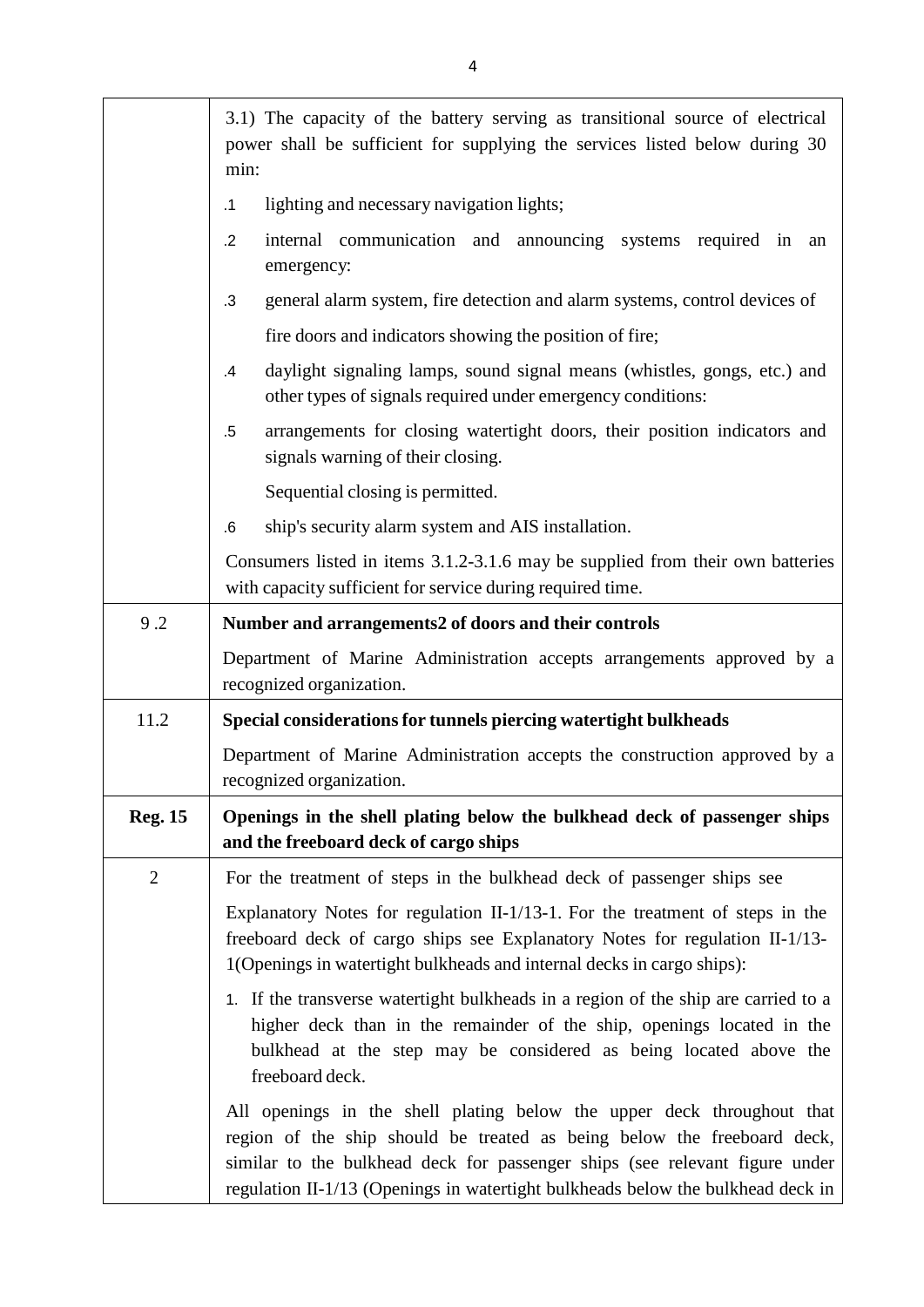|                                                                                                                                                                                                                                                                                           | passenger ships) above), and the provisions of regulation II-1/15 (Openings in the<br>shell plating below the bulkhead deck of passenger ships and the freeboard<br>deck of cargo ships) should be applied.                                                                                                                                                                                                                                                                                                                                                                                                                                     |
|-------------------------------------------------------------------------------------------------------------------------------------------------------------------------------------------------------------------------------------------------------------------------------------------|-------------------------------------------------------------------------------------------------------------------------------------------------------------------------------------------------------------------------------------------------------------------------------------------------------------------------------------------------------------------------------------------------------------------------------------------------------------------------------------------------------------------------------------------------------------------------------------------------------------------------------------------------|
| 8.5                                                                                                                                                                                                                                                                                       | Department of Marine Administration accepts pipes of steel or<br>other<br>equivalent material approved by a recognized organization.                                                                                                                                                                                                                                                                                                                                                                                                                                                                                                            |
| <b>Reg. 16</b>                                                                                                                                                                                                                                                                            | Construction and initial tests of watertight doors, sides cuttles, etc.                                                                                                                                                                                                                                                                                                                                                                                                                                                                                                                                                                         |
| 1.1                                                                                                                                                                                                                                                                                       | Department of Marine Administration accepts<br>design,<br>materials<br>and<br>construction of all watertight doors, sides cuttles, gangway and cargo ports,<br>valves, pipes, ash-chutes and rubbish-chutes approved by a recognized<br>organization.                                                                                                                                                                                                                                                                                                                                                                                           |
| <b>Reg.16-1</b>                                                                                                                                                                                                                                                                           | Construction and initial tests of watertight decks, trunks, etc.                                                                                                                                                                                                                                                                                                                                                                                                                                                                                                                                                                                |
| 1                                                                                                                                                                                                                                                                                         | Department of Marine Administration accepts construction and initial tests of<br>watertight decks, trunks, etc. approved by a recognized organization.                                                                                                                                                                                                                                                                                                                                                                                                                                                                                          |
| <b>Reg. 22</b>                                                                                                                                                                                                                                                                            | Prevention and control of water ingress, etc.                                                                                                                                                                                                                                                                                                                                                                                                                                                                                                                                                                                                   |
| $\overline{4}$                                                                                                                                                                                                                                                                            | Through individual decision, Department of Marine Administration may accept a<br>watertight door on passenger ships to remain open during navigation following<br>the requirements in MSC.1/Circ.1380.                                                                                                                                                                                                                                                                                                                                                                                                                                          |
|                                                                                                                                                                                                                                                                                           | For Department of Marine Administration to permit a door to remain open during<br>navigation on a cargo ship, the ships survivability after damage with the door<br>open must be demonstrated through a floatability assessment. No specific damage<br>stability criteria need to be complied with, but the ship must remain floating in<br>the final equilibrium. Further no electrical equipment or electrical components<br>necessarily for the operation of the watertight door is allowed to be submerged,<br>unless the enclosure of such electrical components full fills the requirements in<br>SOLAS, chapter II-1, regulation 13.7.6. |
|                                                                                                                                                                                                                                                                                           | Application is to be sent to Department of Marine Administration by the RO.<br>Application shall include the floatability assessment referred to above, in addition<br>to the opinion of the RO on the issue.                                                                                                                                                                                                                                                                                                                                                                                                                                   |
|                                                                                                                                                                                                                                                                                           | Part C                                                                                                                                                                                                                                                                                                                                                                                                                                                                                                                                                                                                                                          |
| <b>Machinery</b> general                                                                                                                                                                                                                                                                  |                                                                                                                                                                                                                                                                                                                                                                                                                                                                                                                                                                                                                                                 |
| <b>Important!</b><br>Department of Marine Administration require that classification society do not verify or certify<br>any unconventional arrangements which is not covered by the regulation or standards,<br>consultation shall be done with the Department of Marine Administration. |                                                                                                                                                                                                                                                                                                                                                                                                                                                                                                                                                                                                                                                 |
| <b>Reg. 26</b>                                                                                                                                                                                                                                                                            | <b>General</b>                                                                                                                                                                                                                                                                                                                                                                                                                                                                                                                                                                                                                                  |
| $2, 3$ and 6                                                                                                                                                                                                                                                                              | Recognized Organization complied with the Requirements of MSC.1/ Circ.1467.                                                                                                                                                                                                                                                                                                                                                                                                                                                                                                                                                                     |
| 4                                                                                                                                                                                                                                                                                         | Recognized Organization complied with the Requirements of MSC/Circ.1176.                                                                                                                                                                                                                                                                                                                                                                                                                                                                                                                                                                        |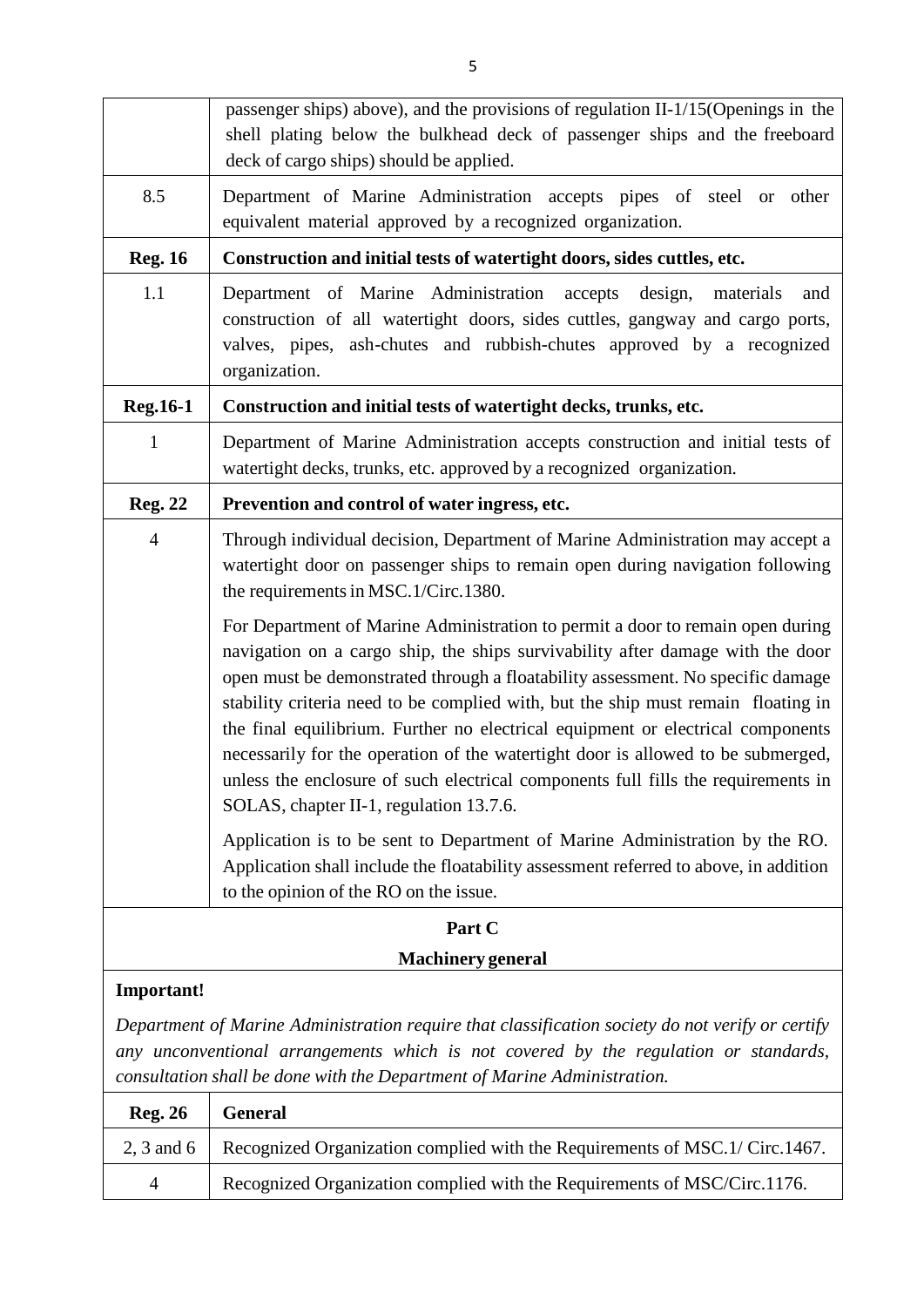| 11             | Recognized Organization complied with the Requirements of MSC/Circ.1176 and<br>MSC.1/Circ.1197.                                                                                                                                                                                                                                                                                        |
|----------------|----------------------------------------------------------------------------------------------------------------------------------------------------------------------------------------------------------------------------------------------------------------------------------------------------------------------------------------------------------------------------------------|
| <b>Reg. 27</b> | <b>Machinery</b>                                                                                                                                                                                                                                                                                                                                                                       |
| 5              | Department of Marine Administration permits provisions for overriding<br>automatic shutoff devices if the device prevents unintentional use and there is a<br>visual indication.                                                                                                                                                                                                       |
| <b>Reg. 28</b> | <b>Means of going astern</b>                                                                                                                                                                                                                                                                                                                                                           |
| 2, 3           | Department of Marine Administration<br>requires every single vessel to<br>demonstrate the maneuverability during the sea trial and Recognized<br>Organization complied with the Requirements MSC.1/Circ.1416.                                                                                                                                                                          |
| <b>Reg. 29</b> | <b>Steering gear</b>                                                                                                                                                                                                                                                                                                                                                                   |
| $\mathbf{1}$   | For a ship fitted with multiple steering systems, such as but not limited to<br>azimuthing propulsors or water jet propulsion systems, the requirement in<br>SOLAS regulation II-1/29.1 is considered satisfied if each of the steering<br>systems is equipped with its own dedicated steering gear; and Recognized<br>Organization complied with the Requirements of MSC.1/Circ.1416. |
| 2.1            | All steering gear components and rudder stock shall be of sound and reliable<br>construction and Associated bearings shall be permanently lubricated or means<br>for lubrication shall be arranged; and Recognized Organization complied with<br>the Requirements of MSC.1/Circ.1416.                                                                                                  |
| 2.2            | Fatigue criteria shall be applied for design of piping and components, taking into<br>account pulsating pressures due to dynamic loads.                                                                                                                                                                                                                                                |
| 3, 3.2, 3.3    | The main steering arrangements for ship directional control should be:                                                                                                                                                                                                                                                                                                                 |
|                | 1. of adequate strength and capable of steering the ship at maximum ahead<br>service speed which should be demonstrated;                                                                                                                                                                                                                                                               |
|                | 2. capable of changing direction of the ship's directional control system from one<br>side to the other at declared steering angle limits at an average rotational<br>speed of not less than 2.3°/s with the ship running ahead at maximum ahead<br>service speed;                                                                                                                     |
|                | 3. for all ships, operated by power; and so designed that they will not be damaged<br>at maximum astern speed;                                                                                                                                                                                                                                                                         |
|                | Recognized Organization complied with the Requirements of MSC.1/Circ.1416<br>and MSC.1/Circ.1425.                                                                                                                                                                                                                                                                                      |
| 4.3            | The auxiliary steering arrangements for ship directional control should be:                                                                                                                                                                                                                                                                                                            |
|                | 1. of adequate strength and capable of steering the ship at navigable speed and<br>of being brought speedily into action in an emergency;                                                                                                                                                                                                                                              |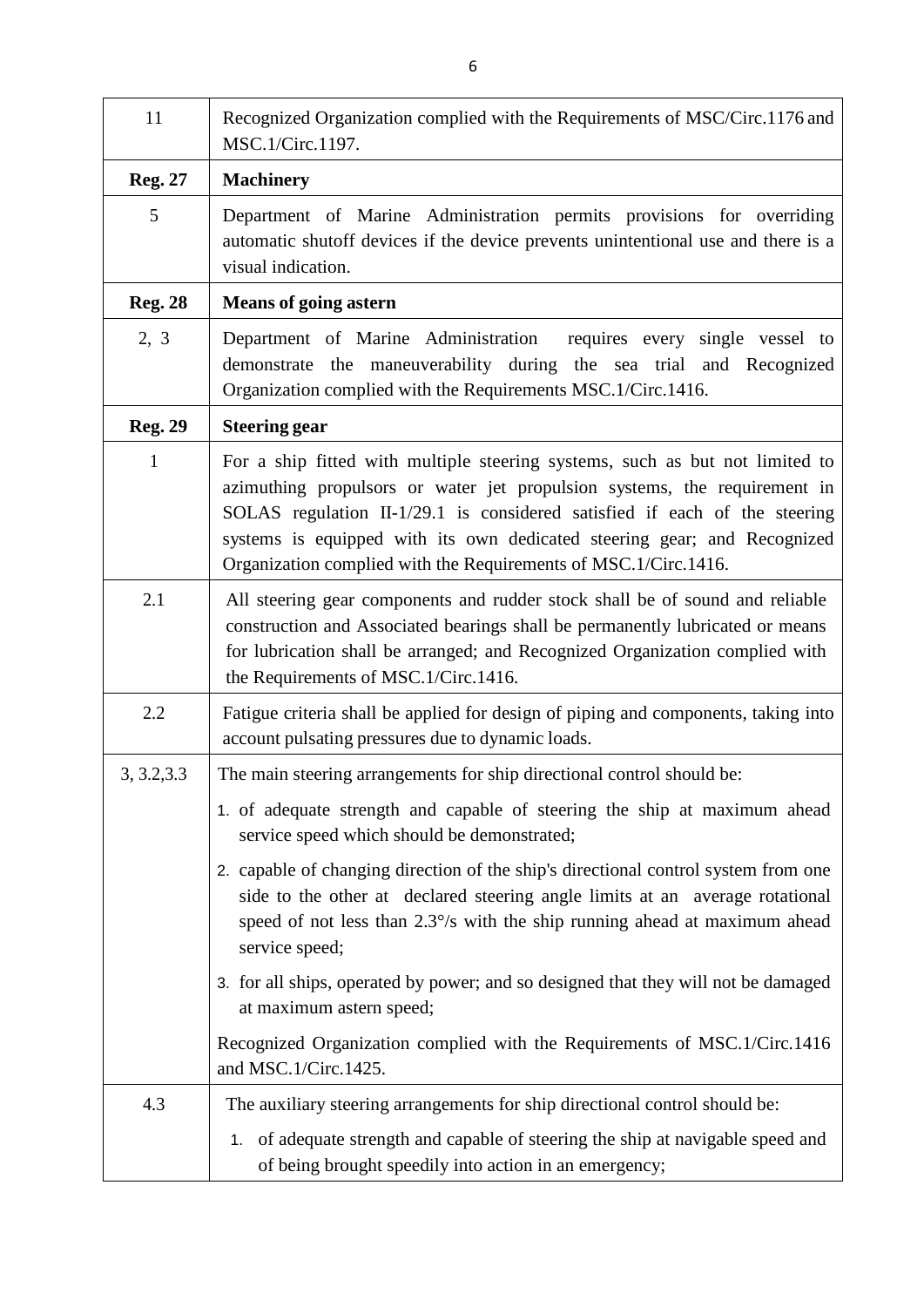|                | 2. capable of changing direction of the ship's directional control system from<br>one side to the other at declared steering angle limits at an average<br>rotational speed, of not less than $0.5\%$ ; with the ship running ahead at one<br>half of the maximum ahead service speed or 7 knots, whichever is the<br>greater; and |
|----------------|------------------------------------------------------------------------------------------------------------------------------------------------------------------------------------------------------------------------------------------------------------------------------------------------------------------------------------|
|                | 3. for all ships, operated by power where necessary to meet the requirements<br>of 29.4.2 and in any ship having power of more than 2,500 kW propulsion<br>power per thruster unit.                                                                                                                                                |
|                | definition of "declared steering angle limits", given under the<br>The<br>interpretation of paragraph 3 above, applies.                                                                                                                                                                                                            |
| 6.1            | Department of Marine Administration accepts decision and applicable rules from<br>a recognized classification society and which is complied with the requirements<br>of MSC.1/Circ.1416 MSC.1/Circ.1398                                                                                                                            |
| 6.2            | Department of Marine Administration accepts decision and applicable rules from<br>a recognized classification society.                                                                                                                                                                                                             |
| 6.3            | Steering gears, other than of the hydraulic type is accepted by Department of<br>Marine Administration under condition that the regulations 29.1-29.2.1-29.3 -<br>29.4 - 29.5 and 29.6.1 is fulfilled.                                                                                                                             |
|                | Any equivalent arrangements must be approved by the Department of Marine<br>Administration.                                                                                                                                                                                                                                        |
| 7.2, 7.3       | Recognized Organization complied with the Requirements of MSC.1/Circ.1398                                                                                                                                                                                                                                                          |
| 14             | Recognized Organization complied with the Requirements of MSC.1/Circ.1416                                                                                                                                                                                                                                                          |
| 15,16          | Recognized Organization complied with the Requirements of MSC.1/Circ.1398                                                                                                                                                                                                                                                          |
| 17.2           | For tankers of 10 000 gross tonnage and above but less than 100 000 tonnes<br>deadweight the steering gear shall at least fulfill the requirements which is<br>complied with resolution A.467(XII).                                                                                                                                |
|                | Any equivalent arrangements must be approved by the Department of Marine<br>Administration. An application form shall be sent to the Department of Marine<br>Administration for approval.                                                                                                                                          |
| 18             | Department of Marine Administration accepts decision and applicable rules<br>from a recognized classification society.                                                                                                                                                                                                             |
| <b>Reg. 30</b> | Additional requirements for electric and electro hydraulic steering gear                                                                                                                                                                                                                                                           |
| $\overline{4}$ | Department of Marine Administration may permit reduction from requirements<br>in paragraph 3 if enough protective measure has been done, and the<br>requirements in regulation 29. 5 and 29.7.3 are fulfilled.                                                                                                                     |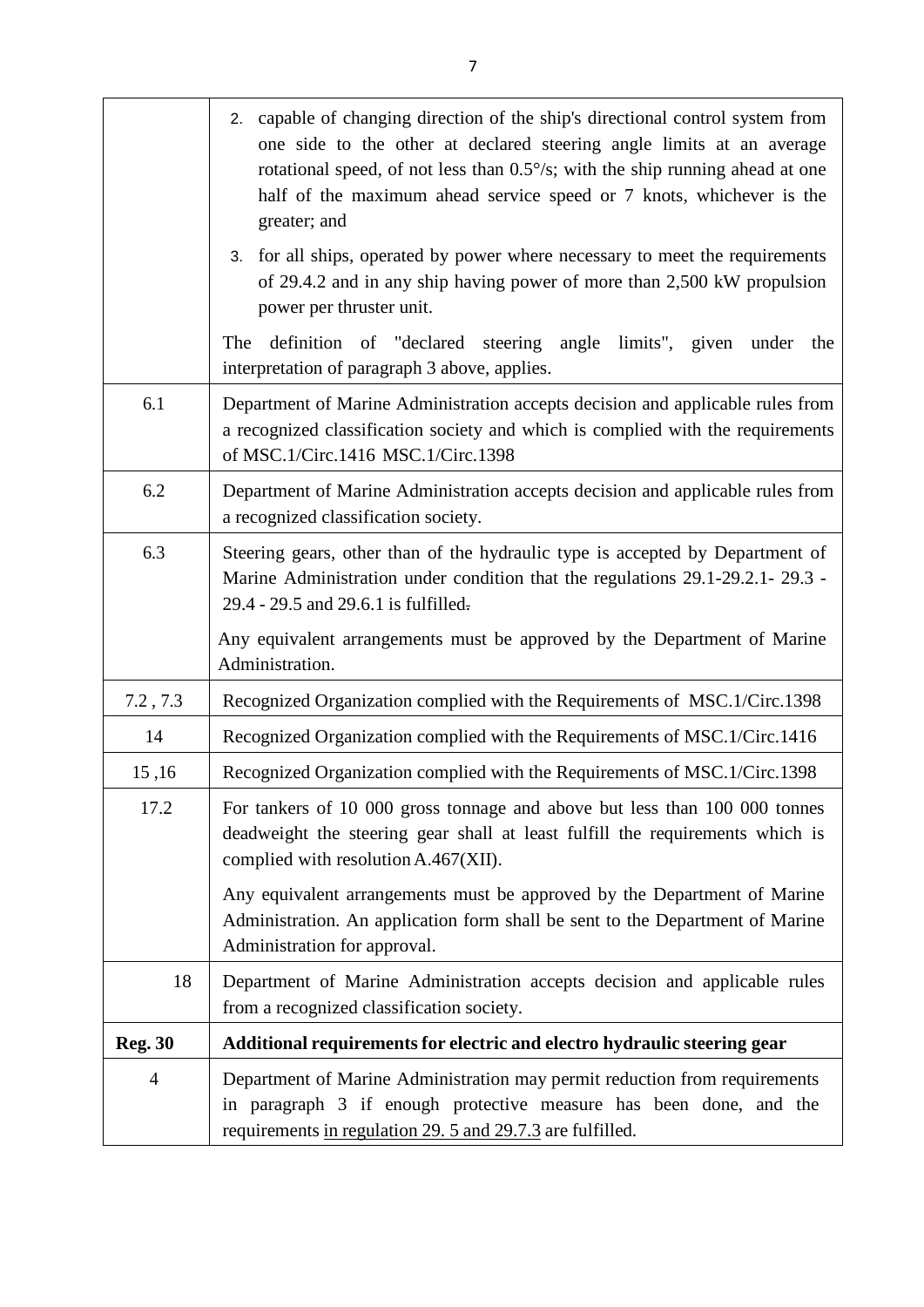| <b>Reg. 31</b> | <b>Machinery controls</b>                                                                                                                                                                                                                                                                                                            |
|----------------|--------------------------------------------------------------------------------------------------------------------------------------------------------------------------------------------------------------------------------------------------------------------------------------------------------------------------------------|
| 2.7            | Department of Marine Administration accepts decision and applicable rules from<br>a recognized classification society.                                                                                                                                                                                                               |
| <b>Reg. 32</b> | <b>Steam boilers and boiler feed systems</b>                                                                                                                                                                                                                                                                                         |
| 1              | Department of Marine Administration may permit one safety valve fitted only, if<br>it can ensure that the equipment provides a adequate protection against<br>overpressure with regard to steam bilers and gas boilers output or other<br>characteristics, and if which is complied with the requirements<br>- of<br>MSC.1/Circ.1286 |
| Reg. 35-1      | <b>Bilge pumping arrangements</b>                                                                                                                                                                                                                                                                                                    |
| 2.6            | Department of Marine Administration may permit means of drainage to be<br>dispensed only in particular cases and only if the size and partition of the<br>compartments does not endanger the safety of the ship.                                                                                                                     |
| 3.7.2          | Department of Marine Administration accepts decision and applicable rules from<br>a recognized classification society.                                                                                                                                                                                                               |
| 3.9            | Department of Marine Administration accepts decision and applicable rules from<br>a recognized classification society.                                                                                                                                                                                                               |
| $\overline{4}$ | Department of Marine Administration may permit if enough protective measure<br>has been done and the safety of the ship is ensured.                                                                                                                                                                                                  |
| <b>Reg. 36</b> | <b>Protection against noise</b>                                                                                                                                                                                                                                                                                                      |
|                | In order to comply with the regulation for protection against noise, Code on Noise<br>Levels on Board Ships shall to be fulfilled and complied with National Standard<br>of Noise.                                                                                                                                                   |
|                | Part D                                                                                                                                                                                                                                                                                                                               |
|                | <b>Electrical installation</b>                                                                                                                                                                                                                                                                                                       |
| Reg. 40.2      | <b>General</b>                                                                                                                                                                                                                                                                                                                       |
|                | should<br>consider<br>Maritime<br>Recognized<br>Organizations<br>instructions<br>of<br>Administration, national standards in relevant field and IEC 60092 standards<br>when developing normative documents aimed to supervise fulfillment of the<br>SOLAS Convention requirements.                                                   |
|                | Appropriate steps shall be taken to ensure uniformity in the implementation and<br>application of the provisions of this part in respect of electrical installations.                                                                                                                                                                |
| <b>Reg. 41</b> | Main source of electrical power and lighting system                                                                                                                                                                                                                                                                                  |
| $\overline{4}$ | Equivalent solution can be accepted by Department of Marine Administration if<br>enough protective measures have been done and the safety of the ship and the<br>personnel are ensured. Furthermore any equivalent arrangements must be                                                                                              |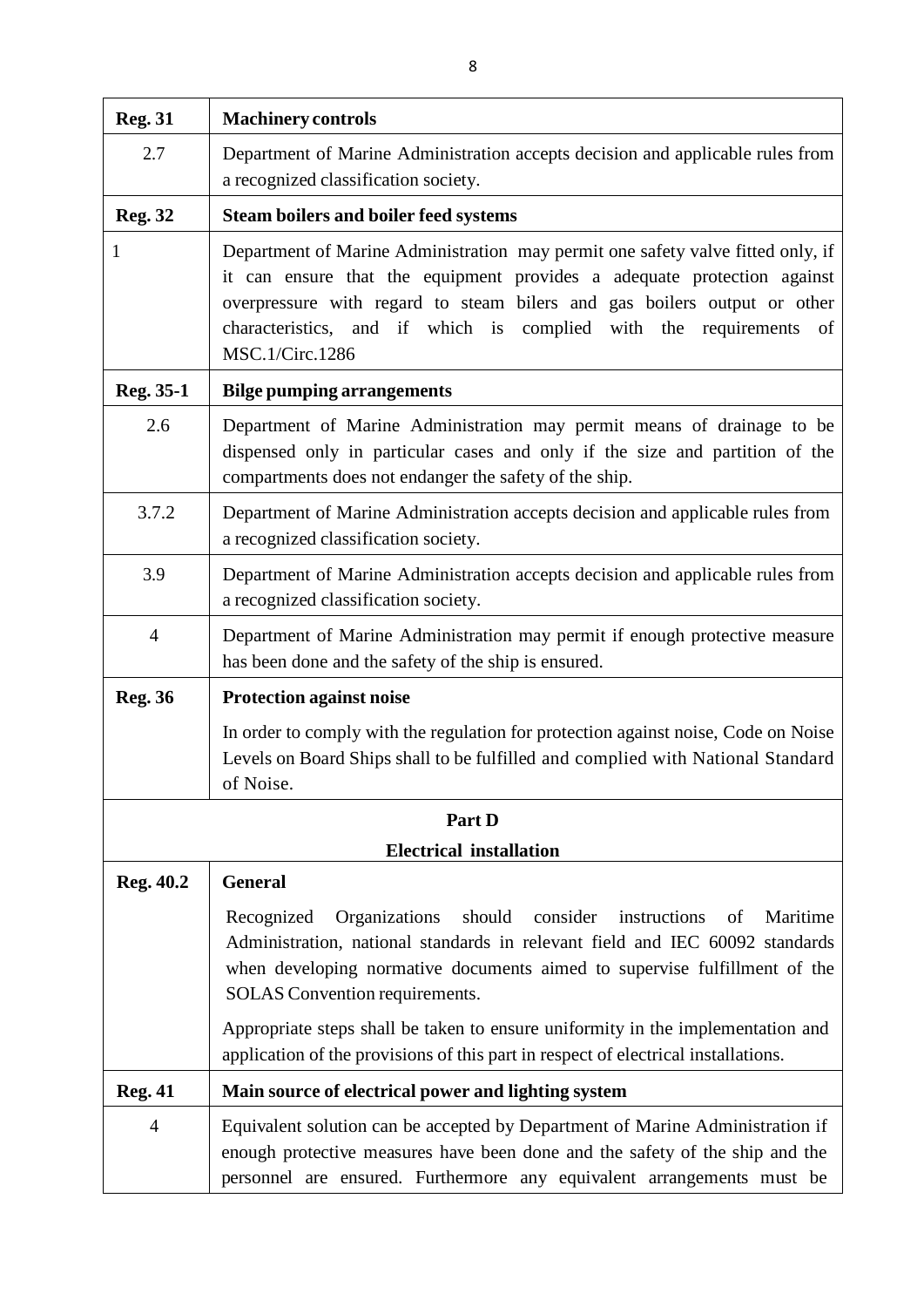|                | approved by the Department of Marine Administraion. An application form<br>shall be sent to the STA for approval.                                                                                                                                                                                                                                                                                                                                                                                                                                                                                                                                                                                                                                                                                                                                                                                                      |
|----------------|------------------------------------------------------------------------------------------------------------------------------------------------------------------------------------------------------------------------------------------------------------------------------------------------------------------------------------------------------------------------------------------------------------------------------------------------------------------------------------------------------------------------------------------------------------------------------------------------------------------------------------------------------------------------------------------------------------------------------------------------------------------------------------------------------------------------------------------------------------------------------------------------------------------------|
| <b>Reg. 42</b> | <b>Emergency source of electrical power in passenger ships</b>                                                                                                                                                                                                                                                                                                                                                                                                                                                                                                                                                                                                                                                                                                                                                                                                                                                         |
| 1.3            | Department of Marine Administration recommends that the emergency source<br>of power and the associated equipment shall not be located in the same vertical<br>zone as main source of power or main switchboard.                                                                                                                                                                                                                                                                                                                                                                                                                                                                                                                                                                                                                                                                                                       |
|                | The location of the emergency source of electrical power and associated<br>transforming equipment, if any, and the main switchboard shall be such as to<br>ensure that a fire or other casualty in spaces containing the main source of<br>electrical power, associated transforming equipment, if any, and the main<br>switchboard or in any machinery space of category A will not interfere with the<br>supply, control and distribution of emergency electrical power. As far as<br>practicable, the space containing the emergency source of electrical power,<br>associated transforming equipment, if any, the transitional source of<br>emergency power and the emergency switchboard shall not be contiguous to the<br>boundaries of machinery spaces of category A or those spaces containing the<br>main source of electrical power, associated transforming equipment, if any, or the<br>main switchboard. |
| 2.7            | Department of Marine Administration may permit deviation from this paragraph.                                                                                                                                                                                                                                                                                                                                                                                                                                                                                                                                                                                                                                                                                                                                                                                                                                          |
| <b>Reg. 43</b> | Emergency source of electrical power in cargo ships                                                                                                                                                                                                                                                                                                                                                                                                                                                                                                                                                                                                                                                                                                                                                                                                                                                                    |
| $1.2 - 3$      | Department of Marine Administration recommends that the emergency source<br>of power and the associated equipment shall not be located in the same vertical<br>zone as main source of power or main switchboard.<br>Furthermore the emergency source of power and the associated equipment shall<br>be placed, as far as practicable, to the ships centreline, if possible within the B/5,<br>easy access to the emergency equipment is essential.                                                                                                                                                                                                                                                                                                                                                                                                                                                                     |
| 1.3            | The location of the emergency source of electrical power and associated<br>transforming equipment, if any, and the main switchboard shall be such as to<br>ensure that a fire or other casualty in spaces containing the main source of<br>electrical power, associated transforming equipment, if any, and the main<br>switchboard or in any machinery space of category A will not interfere with<br>the supply, control and distribution of emergency electrical power. As far as<br>practicable, the space containing the emergency source of electrical power,<br>associated transforming equipment, if any, the transitional source of<br>emergency power and the emergency switchboard shall not be contiguous to the<br>boundaries of machinery spaces of category A or those spaces containing the<br>main source of electrical power, associated transforming equipment, if any, or<br>the main switchboard. |
| 2.6.2          | Department of Marine Administration may permit deviation from this paragraph.                                                                                                                                                                                                                                                                                                                                                                                                                                                                                                                                                                                                                                                                                                                                                                                                                                          |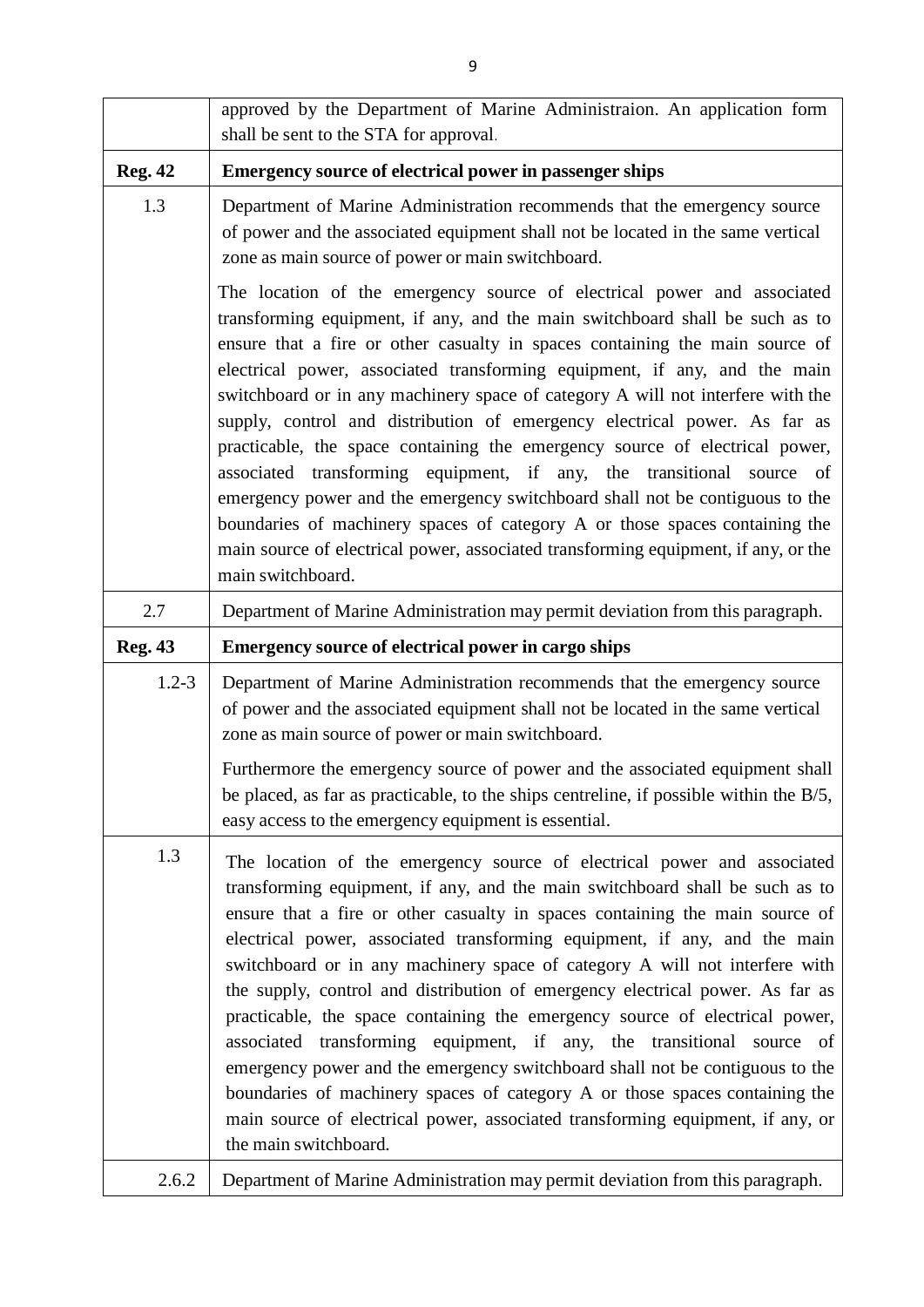| <b>Reg. 44</b> | <b>Starting arrangements for emergency generating sets</b>                                                                                                                                                                |
|----------------|---------------------------------------------------------------------------------------------------------------------------------------------------------------------------------------------------------------------------|
| 1              | Vessels operating in cold areas shall be equipped with the heating<br>equipment to ensure the quick start of the emergency generator.                                                                                     |
| $\overline{2}$ | Starting functions within the mentioned time must be demonstrated and<br>documented.                                                                                                                                      |
| <b>Reg. 45</b> | Precautions against shock, fire and other hazards of electrical origin                                                                                                                                                    |
|                | Precautions against shock, fire and other hazards of electrical origin should be<br>based on IEC 60092 standards.                                                                                                         |
| 1.2            | For portable electrical equipment used in confined or wet areas with particularly<br>high risk of conductivity, apply the following:                                                                                      |
|                | 1- The equipment must be supplied via SELV circuit or                                                                                                                                                                     |
|                | 2- The equipment is supplied via isolating transformer and only one equipment is<br>connected to each secondary circuit.                                                                                                  |
| $\overline{2}$ | Exposed live parts having voltages to earth exceeding 50 V AC/DC is not<br>allowed. Department of Marine Administration recommends that installations<br>less than 50 V AC/DC are at least IP2X, as far as practicable.   |
| 3.3            | The system shall be approved by Department of Marine Administration. (or)                                                                                                                                                 |
|                | 1. All final sub-circuits should consist of two insulated wires, the hull return<br>being achieved by connecting to the hull one of the bus bars of the<br>distribution board from which they originate.                  |
|                | Earth wires should be in accessible locations to permit their ready<br>2.<br>examination and to enable their disconnection for testing of insulation.                                                                     |
| 4.1            | Any other arrangements shall be approved by Department of Marine<br>Administration.                                                                                                                                       |
| 4.3.2          | Any other arrangements shall be approved by Department of Marine<br>Administration.                                                                                                                                       |
| 5.1            | Department of Marine Administration accepts decision and applicable rules<br>from a recognised classification society                                                                                                     |
| 5.2            | Department of Marine Administration recommends that all cables are of<br>approved type according to IEC 60331 and IEC 60332. The use of other type of<br>cables shall be approved by Department of Marine Administration. |
| 5.3            | Department of Marine Administration will follow the Recommendations of<br>MSC/Circ. 808 in ro-ro passenger ships.                                                                                                         |
| 5.4            | Department of Marine Administration recommend IEC 60331 and IEC 60332                                                                                                                                                     |
| 6.1            | Any equivalent arrangements must be approved by Department of Marine Administration.                                                                                                                                      |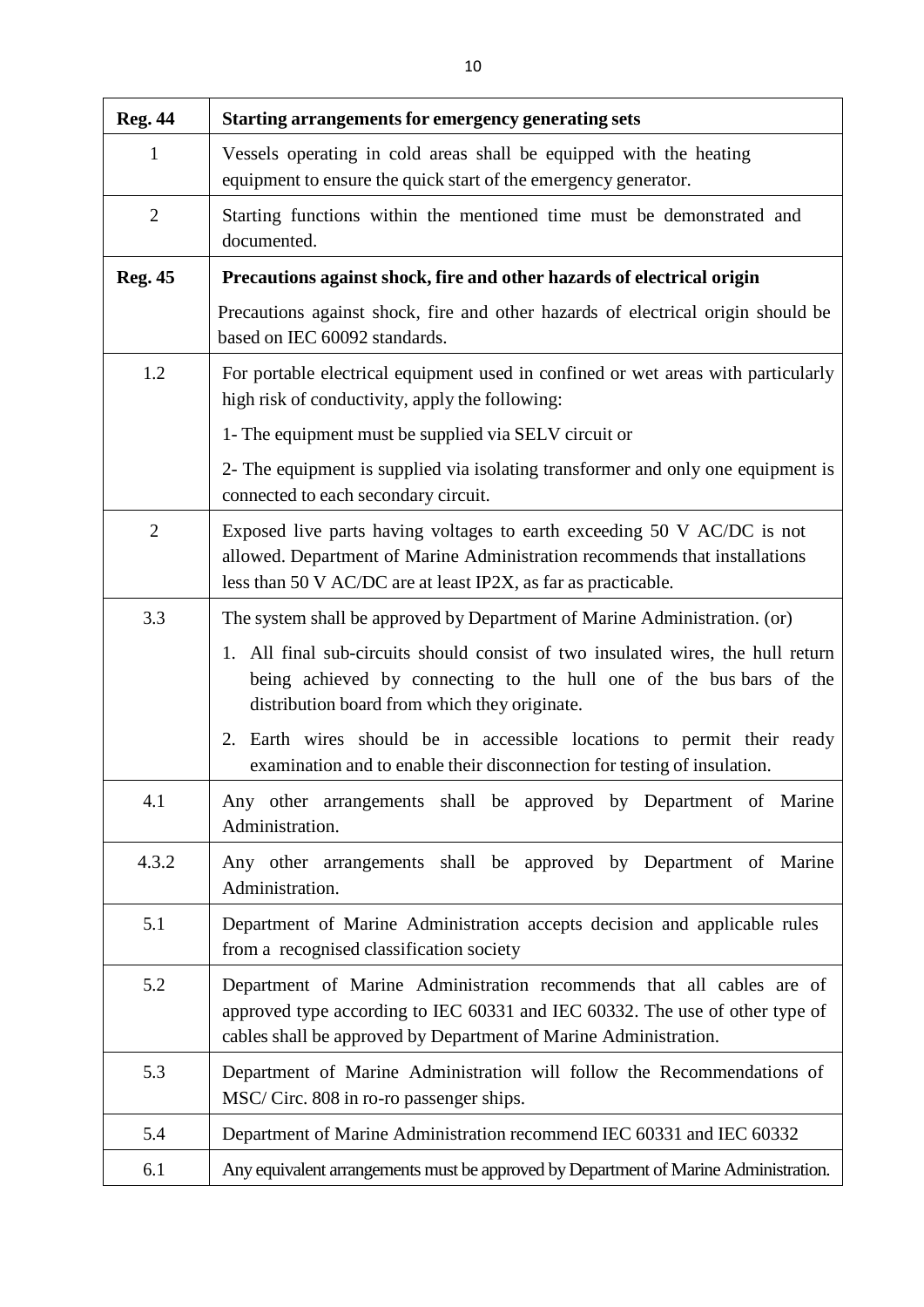| 9.3            | Accumulator batteries with charging power under 0,2 kW and which do not<br>release flammable or otherwise dangerous vapors when charging and discharging<br>may be placed in accommodation and service spaces if they are protected from<br>spread of flame, water, mechanical damage, and falling objects.                                                                     |  |
|----------------|---------------------------------------------------------------------------------------------------------------------------------------------------------------------------------------------------------------------------------------------------------------------------------------------------------------------------------------------------------------------------------|--|
| 10             | Department of Marine Administration requires that the installations fulfils the<br>standard IEC 60079                                                                                                                                                                                                                                                                           |  |
| 11             | In case that the installation in hazardous locations is not covered by the<br>standard IEC 60092-502, a risk assessment shall be sent to Department of<br>Marine Administration for approval.                                                                                                                                                                                   |  |
| Reg46          | Important!                                                                                                                                                                                                                                                                                                                                                                      |  |
| $\overline{2}$ | Number of crew members in engine room can be directly affected by the UMS<br>documents, for that reason the periodically unattended machinery spaces whit<br>associated equipments shall be inspected and related documents must be verified,<br>furthermore a new certificate shall be issued by the class to ensure that the vessel<br>fulfill the SOLAS regulation 46 to 53. |  |
|                | Any equivalent arrangements must be approved by the Department of Marine<br>Administration. An application form shall be sent to the Department of Marine<br>Administration for approval.                                                                                                                                                                                       |  |
|                | Organization should<br>Recognized<br>consider instructions<br>Maritime<br>of<br>Administration, national standards in relevant field and IEC 60092 standards<br>when developing normative documents aimed to supervise fulfillment of the<br><b>SOLAS</b> Convention requirements.                                                                                              |  |
| 3              | Every ship with periodically unattended machinery spaces shall be provided with<br>the UMS documents. The mentioned documentation shall ensure that safety of the<br>ship in all condition is equivalent to having the machinery spaced manned; in<br>addition the certificate shall not be issued without physically inspection of those<br>equipments.                        |  |
| <b>PARTE</b>   |                                                                                                                                                                                                                                                                                                                                                                                 |  |
|                | Additional requirements for periodically unattended machinery spaces                                                                                                                                                                                                                                                                                                            |  |
| <b>Reg. 48</b> | Recognized Organization complied with the Requirements of MSC.1/Circ.1424                                                                                                                                                                                                                                                                                                       |  |
| <b>Reg. 49</b> | Control of propulsion machinery from the navigation bridge                                                                                                                                                                                                                                                                                                                      |  |
| 5              | Department of Marine Administration considers it impracticable if proven.                                                                                                                                                                                                                                                                                                       |  |
| <b>Reg. 51</b> | <b>Alarm Systems</b>                                                                                                                                                                                                                                                                                                                                                            |  |
| $\overline{2}$ | Any equivalent arrangements must be approved by the Department of Marine<br>Administration.                                                                                                                                                                                                                                                                                     |  |
|                | An application form shall be sent to Department of Marine Administration for<br>approval.                                                                                                                                                                                                                                                                                       |  |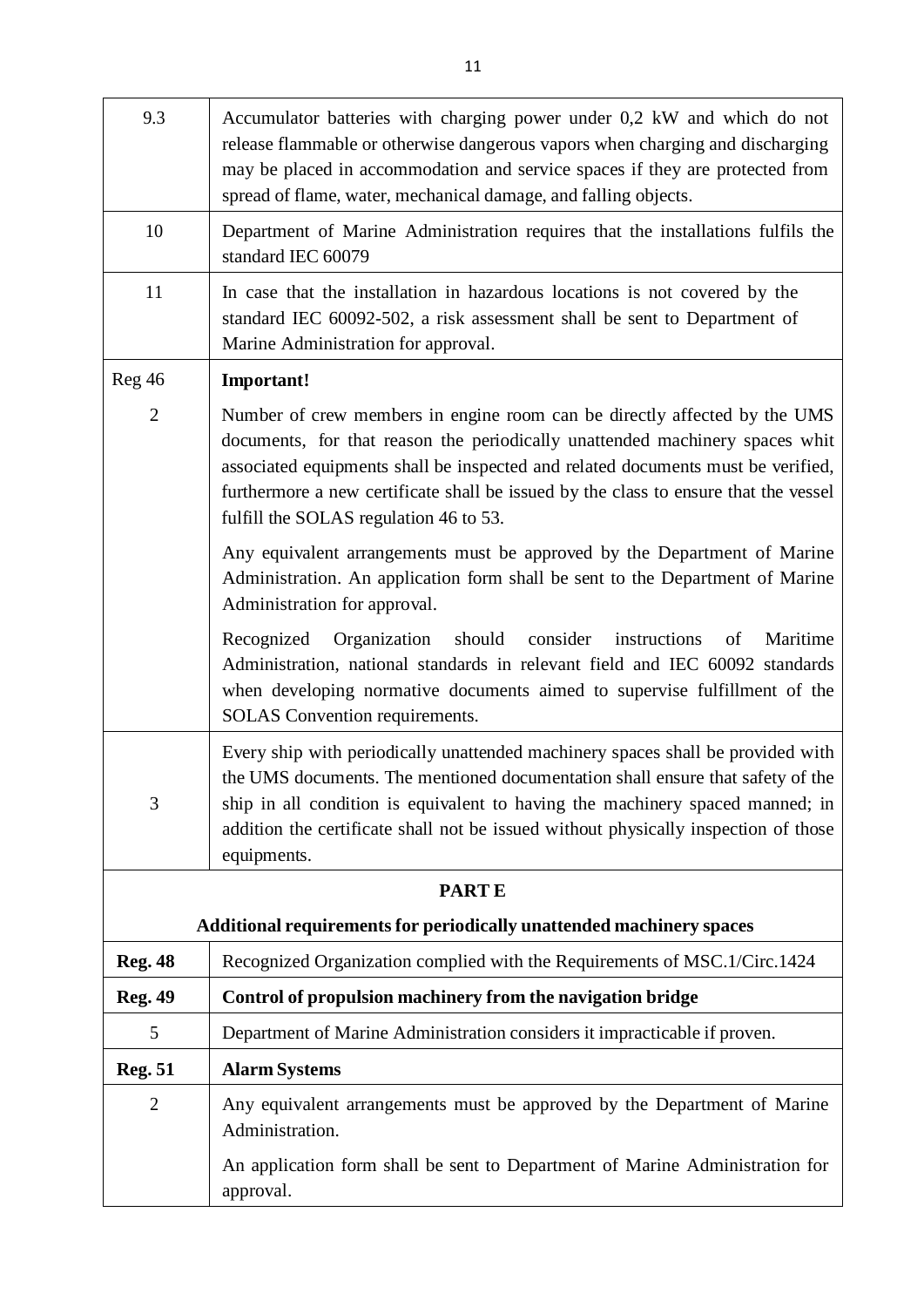| <b>Reg. 53</b>                                       | Special requirements for machinery, boiler and electrical<br><b>installations</b>                                                                               |
|------------------------------------------------------|-----------------------------------------------------------------------------------------------------------------------------------------------------------------|
| 1                                                    | RO class notation satisfactory.                                                                                                                                 |
| $\overline{2}$                                       | Department of Marine Administration may waive the requirements for<br>SOLAS ship with a gross tonnage below 1600 if the requirement is proved<br>impracticable. |
| <b>PART F</b><br>Alternative design and arrangements |                                                                                                                                                                 |
| <b>Reg. 55</b>                                       | Alternative design and arrangements                                                                                                                             |
|                                                      | Recognized Organization complied with the Requirements of MSC.1/Circ.1212<br>and MSC.1/Circ.1455                                                                |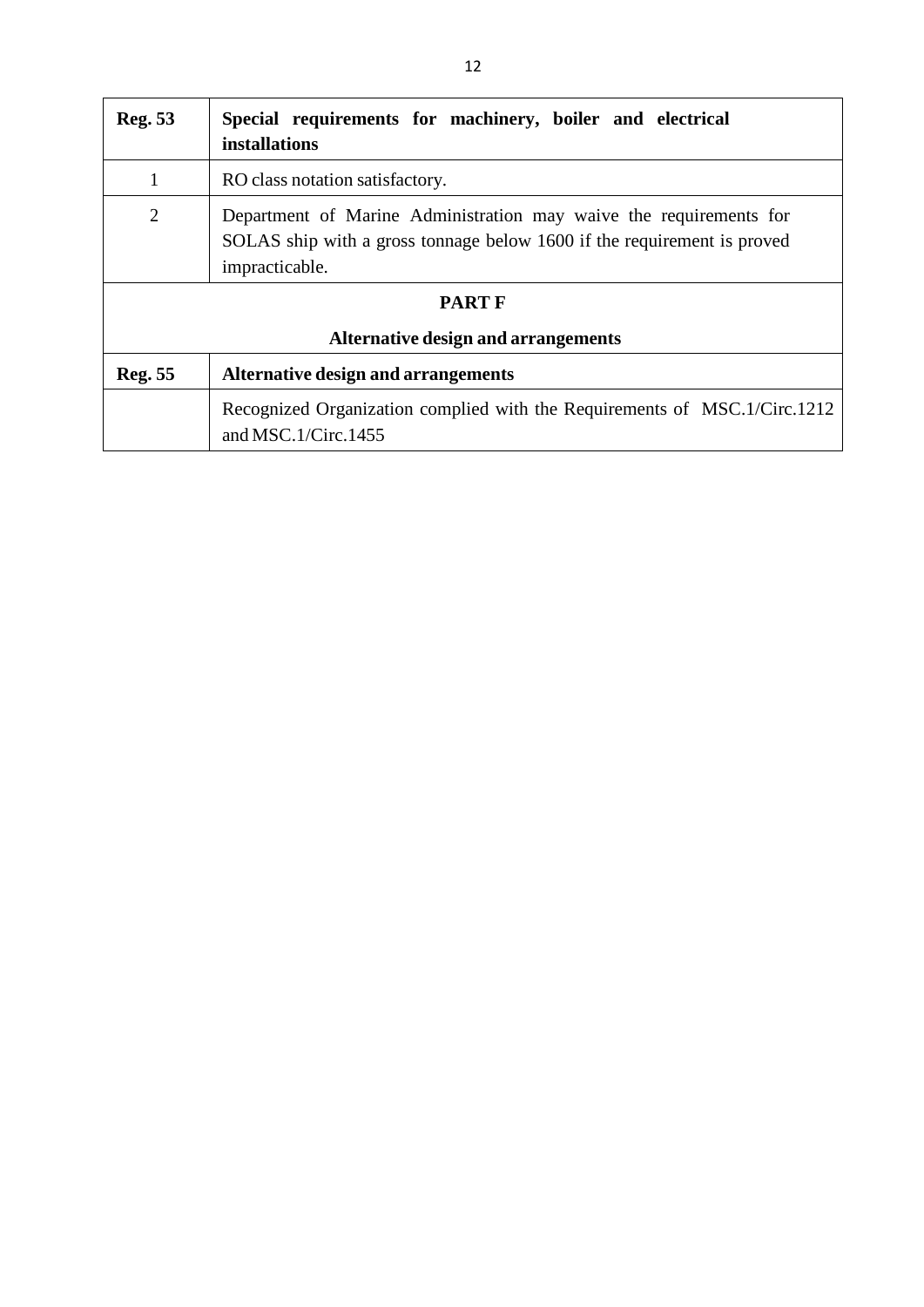

#### **The Republic of The Union of Myanmar Ministry of Transport and Communications Department of Marine Administration**

### **National Guidance and Standard for the " to the Satisfaction of Administration", for the Items Concern with SOLAS, Chapter II-2**

| <b>Chapter II-2</b> |                                                                                                                                                                                                                                                                                                                                                                  |
|---------------------|------------------------------------------------------------------------------------------------------------------------------------------------------------------------------------------------------------------------------------------------------------------------------------------------------------------------------------------------------------------|
|                     | Construction – Fire protection, fire detection and fire extinction                                                                                                                                                                                                                                                                                               |
|                     | Part A<br><b>General</b>                                                                                                                                                                                                                                                                                                                                         |
| Reg. 1              | <b>Application</b>                                                                                                                                                                                                                                                                                                                                               |
| 3.2                 | To meet the requirements for ships constructed on or after 01.07.2012<br>substantial alteration of the dimensions of a ship should:                                                                                                                                                                                                                              |
|                     | Lengthening by adding a new midbody; the new midbody should comply with<br>SOLAS chapter II-2, as amended.                                                                                                                                                                                                                                                       |
|                     | Substantial alteration of the passenger accommodation spaces:                                                                                                                                                                                                                                                                                                    |
|                     | A vehicle deck converted to passenger accommodation spaces; new<br>accommodation spaces should comply with SOLAS chapter II-2, as<br>amended.                                                                                                                                                                                                                    |
|                     | Substantial increase of a ship's service life:                                                                                                                                                                                                                                                                                                                   |
|                     | Renewal of passenger accommodation spaces on one entire deck; renewed<br>accommodation spaces should comply with SOLAS chapter II-2, as<br>amended. However, in this case, means of escapes in the areas not subject to<br>renewal are not required to be reviewed in the light of new requirements.                                                             |
| 6.2.1.2             | <b>Application of requirements for tankers</b>                                                                                                                                                                                                                                                                                                                   |
|                     | Foam concentrates shall be according to MSC/Circ.1312 and Corr1.                                                                                                                                                                                                                                                                                                 |
| 6.2.2               | In pursuance of SOLAS Reg. II-2/1.6.2.2 Department of Marine Administration<br>sets that the type of foam concentrates for use in chemical tankers shall<br>satisfy the requirements of the Guidelines for performance and testing criteria<br>and surveys of expansion foam concentrates for fire-extinguishing systems for<br>chemical tankers (MSC/Circ.799). |
| 6.6                 | Chemical tankers and gas carriers complying with the provisions of the<br>International Bulk Chemical Code and the International Gas Carrier Code are<br>considered as complying with the requirements for tankers carrying crude oil or<br>petroleum products having a flashpoint not exceeding 60°C                                                            |
| Reg.2               | Fire safety objectives and functional requirements                                                                                                                                                                                                                                                                                                               |
| 4.2.2.5             | of SOLAS Reg. II-2/2.4.2.2.5 Department of Marine<br>pursuance<br>In<br>Administration is a short length of metallic or non-metallic hose normally with<br>prefabricated end fittings ready for installation. Flexible hose is intended for<br>permanent connection between a fixed piping system and items of machinery.                                        |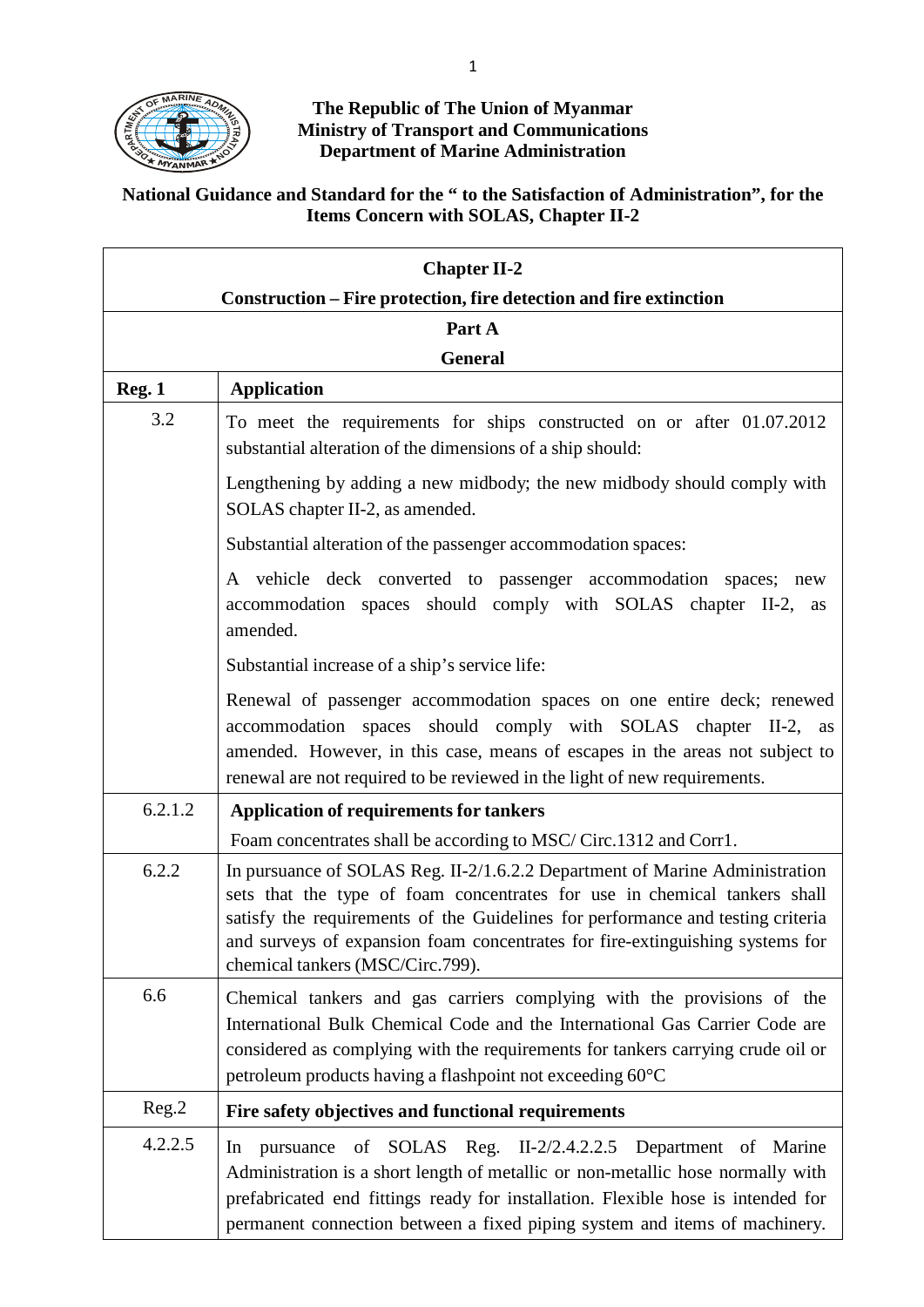|           | Flexible hoses in high- pressure fuel oil injection systems shall not be<br>accepted. Flexible hoses should be designed and constructed in accordance<br>with the approved standards.                                                                                                                             |
|-----------|-------------------------------------------------------------------------------------------------------------------------------------------------------------------------------------------------------------------------------------------------------------------------------------------------------------------|
|           | Within prototype testing the following test shall be applied:                                                                                                                                                                                                                                                     |
|           | Test pressure equal to 1,5 the design pressure;<br>$\overline{\phantom{0}}$                                                                                                                                                                                                                                       |
|           | Burst pressure equal to four times the design pressure;                                                                                                                                                                                                                                                           |
|           | Fire resistance is considered satisfactory if tested flexible hose<br>$\overline{\phantom{0}}$                                                                                                                                                                                                                    |
|           | subjected to water proof pressure $(0.5 \text{ MPa})$ and fire effect $(850^0\text{C})$<br>during 30 min. remains tight;                                                                                                                                                                                          |
|           | Pressure impulse test.                                                                                                                                                                                                                                                                                            |
|           | Part B                                                                                                                                                                                                                                                                                                            |
|           | <b>Prevention of fire and explosion</b>                                                                                                                                                                                                                                                                           |
| Reg. 4    | <b>Probability of ignition</b>                                                                                                                                                                                                                                                                                    |
| 2.1.4     | Laminations in the use of oils as fuel                                                                                                                                                                                                                                                                            |
|           | Department of Marine Administration recommends that an approved installation<br>according to 4.2.1.4 should fulfill the requirements in 4.2.1.3.3.2-4.1.3.3.4.<br>Reference is made to Res.A565(144).                                                                                                             |
| 2.2.3.2   | <b>Oil fuel tanks</b>                                                                                                                                                                                                                                                                                             |
|           | The location of oil fuel tanks should follow the guidelines in MSC/Circ.1322.                                                                                                                                                                                                                                     |
| 2.2.3.4   | Department of Marine Administration recommends that the controls for remote<br>operation of the valve for the emergency generator fuel tank and controls for<br>remote operation of the valve for fuel tanks placed in machinery spaces do not<br>need to be placed in separate spaces.                           |
| 2.2.3.5.1 | Termination of sounding pipes in machinery spaces is permitted if the<br>requirements stated in 4.2.2.3.5.1.1-3 are met.                                                                                                                                                                                          |
| 2.2.3.5.2 | Flat glasses are permitted.                                                                                                                                                                                                                                                                                       |
| 2.2.5.1   | Oil fuel piping                                                                                                                                                                                                                                                                                                   |
|           | Flexible pipes shall fulfill the requirements in ISO standard 15540:1999 and<br>ISO 15541:1999.                                                                                                                                                                                                                   |
| 2.2.5.6   | Department of Marine Administration may permit the conveying of oil and<br>combustible liquids through accommodation and service spaces if it not<br>practical to route the pipes in different ways. The pipes shall be of steel or<br>equivalent material.                                                       |
| 3         | General advice from Department of Marine Administration: Positioning of<br>pressure vessels on open deck should complied with MSC/Circ.1276                                                                                                                                                                       |
| 5.1.1     | Pump-rooms intended solely for ballast transfer need not comply with the<br>requirements of regulation II-2/4.5.10. The requirements of regulation II-<br>$2/4.5.10$ are only applicable to the pump-rooms where pumps for cargo, such as<br>cargo pumps, stripping pumps, pumps for slop tanks, pumps for COW or |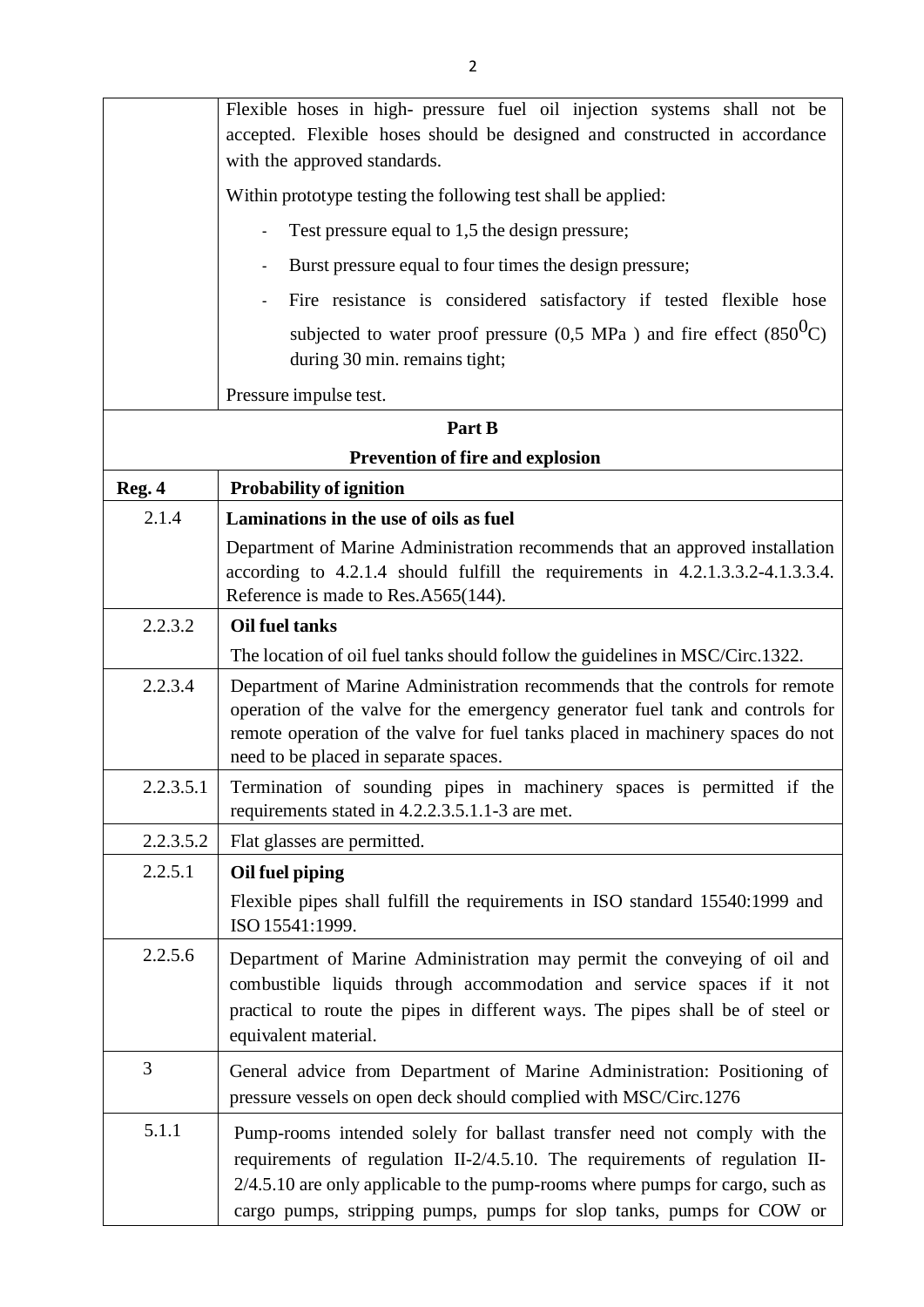|         | similar pumps are provided.                                                                                                                                                                                                                                                                                                                                                                                                                                                                                                                            |
|---------|--------------------------------------------------------------------------------------------------------------------------------------------------------------------------------------------------------------------------------------------------------------------------------------------------------------------------------------------------------------------------------------------------------------------------------------------------------------------------------------------------------------------------------------------------------|
|         | Pump-rooms intended solely for ballast transfer need not comply with the<br>requirements of regulation II-2/4.5.10. The requirements of regulation II-<br>$2/4.5.10$ are only applicable to the pump-rooms, regardless of their<br>location, where pumps for cargo, such as cargo pumps, stripping pumps,<br>pumps for slop tanks, pumps for COW or similar pumps are provided.                                                                                                                                                                        |
|         | A void space or ballast water tank protecting a fuel oil tank, in<br>1.<br>accordance with MARPOL, need not be considered as a "cargo<br>area" as defined in SOLAS regulation II-2/3.6 even though they have<br>a cruciform contact with the cargo oil tank or slop tank. *As defined by<br><b>MARPOL 73/78.</b>                                                                                                                                                                                                                                       |
|         | 2.<br>The void space protecting a fuel oil tank, in accordance with MARPOL,<br>is not considered as a cofferdam as specified in SOLAS regulation II-<br>$2/4.5.1.1$ . Therefore, location of the void space shown in figure 1 should<br>be considered acceptable even though they have a cruciform contact with<br>the slop tank.                                                                                                                                                                                                                      |
| 5.1.3   | Paint lockers, regardless of their use, cannot be located above the tanks and<br>spaces defined in SOLAS II-2/4.5.1.2 for oil tankers and the cargo area for<br>chemical tankers.                                                                                                                                                                                                                                                                                                                                                                      |
| 5.1.4.4 | Separation of cargo oil tanks                                                                                                                                                                                                                                                                                                                                                                                                                                                                                                                          |
|         | Cargo oil lines placed in special ducts are permitted only if these can be cleaned<br>and ventilated in a sufficient way. Department of Marine Administration<br>recommends that special duct spaces should be cleaned and ventilated as<br>specified in section 5.3 and<br>On combination carriers cargo oil lines below deck shall be placed in special<br>ducts equipped with draining and ventilation arrangements.                                                                                                                                |
| 5.1.6   | Guidelines for stern loading and unloading arrangements can be found in IBC<br>code Chapter 3.                                                                                                                                                                                                                                                                                                                                                                                                                                                         |
| 5.2.2   | Department of Marine Administration may permit access doors in boundary<br>bulkheads facing the cargo area or within the 5 m limits specified in paragraph<br>5.2.1, to main cargo control stations and to such service spaces used as provision<br>rooms, store-rooms and lockers, provided they do not give access directly or<br>indirectly to any other space containing or providing for accommodation, control<br>stations or service spaces such as galleys, pantries or workshops, or similar<br>spaces containing sources of vapour ignition. |
| 5.3.3   | Safety devices in venting systems                                                                                                                                                                                                                                                                                                                                                                                                                                                                                                                      |
|         | The design, testing and locating of these devices shall comply with the<br>MSC.Circ.677,<br>MSC/Circ.731,<br>MSC/Circ.1009<br>in<br>requirements<br>and<br>MSC/Circ.1324.                                                                                                                                                                                                                                                                                                                                                                              |
|         | In pursuance of SOLAS Reg.II-2/5.3.3 The design, testing and locating of<br>devices to prevent passage of the flame to the cargo tanks flame arresters shall<br>comply with the requirements IMO Circulars MSC/Circ.677<br>and MSC/                                                                                                                                                                                                                                                                                                                    |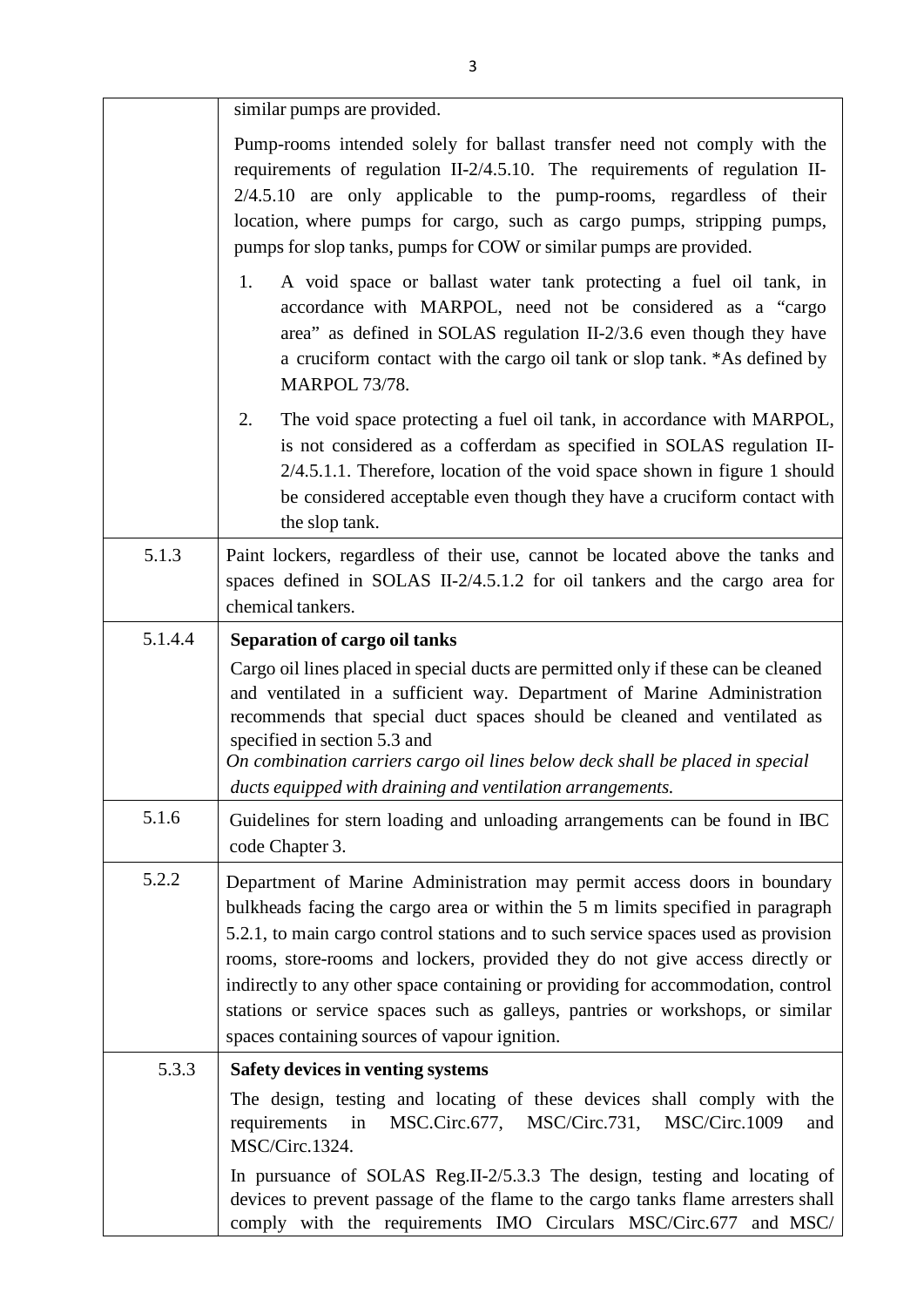|         | Circ.450./Rev.1.                                                                                                                                                                                                                                                                                                                                                                                                                                                                                                                                                             |
|---------|------------------------------------------------------------------------------------------------------------------------------------------------------------------------------------------------------------------------------------------------------------------------------------------------------------------------------------------------------------------------------------------------------------------------------------------------------------------------------------------------------------------------------------------------------------------------------|
| 5.5.1   | Alternative fixed installations as mentioned in paragraph 5.5.1 may be<br>accepted if relevant tests confirm that they afford protection equivalent to the<br>requirements of the Fire Safety Systems Code and satisfy the following<br>requirements:                                                                                                                                                                                                                                                                                                                        |
|         | be capable of preventing dangerous accumulations of explosive mixture in<br>1.<br>intact cargo tanks during normal service throughout the ballast voyage and<br>necessary in-tank operations; and                                                                                                                                                                                                                                                                                                                                                                            |
|         | .2. be so designed as to minimize the risk of ignition from the generation of<br>static electricity by the system itself.                                                                                                                                                                                                                                                                                                                                                                                                                                                    |
| 5.5.2   | Inert gas systems contained in the Fire Safety Systems Code need not be<br>applied to:                                                                                                                                                                                                                                                                                                                                                                                                                                                                                       |
|         | chemical tankers and gas carriers when carrying carrying crude oil or<br>1.<br>petroleum products having a flashpoint not exceeding 60°C, provided<br>that they are equipped with inert gas systems satisfying Rules in accordance<br>with Regulation on Inert Gas System on Chemical Tankers, as adopted by<br>IMO Res. A.567(14) Corr.1.                                                                                                                                                                                                                                   |
|         | .2. chemical tankers and gas carriers when carrying flammable cargoes other<br>than crude oil or petroleum products such as cargoes listed in chapters 17<br>and 18 of the International Bulk Chemical Code, provided that the capacity<br>of tank used for their carriage does not exceed $3,000 \text{ m}^3$ and the individual<br>nozzle capacities of tank washing machines do not exceed 17.5 m <sup>3</sup> /h and<br>the total combined throughput from the number of machines in use in a<br>cargo tank at any one time does not exceed $110 \text{ m}^3/\text{h}$ . |
| 5.5.2.1 | Inert gas systems of chemical tankers and gas carriers                                                                                                                                                                                                                                                                                                                                                                                                                                                                                                                       |
|         | Can be arranged according to the FSS code or Res. A.567(14).                                                                                                                                                                                                                                                                                                                                                                                                                                                                                                                 |
| 5.6.3   | The outlets mentioned in Reg. II- $2/4.5.6.3$ are to be located in compliance<br>1.<br>with Reg. II- $2/4.5.3.4.1.3$ as far as the horizontal distance is<br>concerned.                                                                                                                                                                                                                                                                                                                                                                                                      |
|         | Reference is made to MSC/Circ.677 - Revised standards for the design,<br>2.<br>testing and locating of devices to prevent the passage of flame into<br>cargo tanks in oil tankers, and MSC/Circ.450/Rev.1 - Revised factors to<br>be taken into consideration when designing cargo tank venting and gas-<br>freeing arrangements. ( <i>MSC/Circ.1120</i> )                                                                                                                                                                                                                   |
| 5.7.3.3 | Arrangements for fixed hydrocarbon gas detection systems in double-hull<br>and double-bottom spaces of oil tankers                                                                                                                                                                                                                                                                                                                                                                                                                                                           |
|         | Department of Marine Administration recommends that fixed gas detection<br>system fulfills the guidelines in MSC/Circ.1370                                                                                                                                                                                                                                                                                                                                                                                                                                                   |
| Reg. 5  | Fire growth potential                                                                                                                                                                                                                                                                                                                                                                                                                                                                                                                                                        |
| 2.2.5   | In pursuance of SOLAS Reg.II-2/5.2.2.5 State Maritime Administration of the                                                                                                                                                                                                                                                                                                                                                                                                                                                                                                  |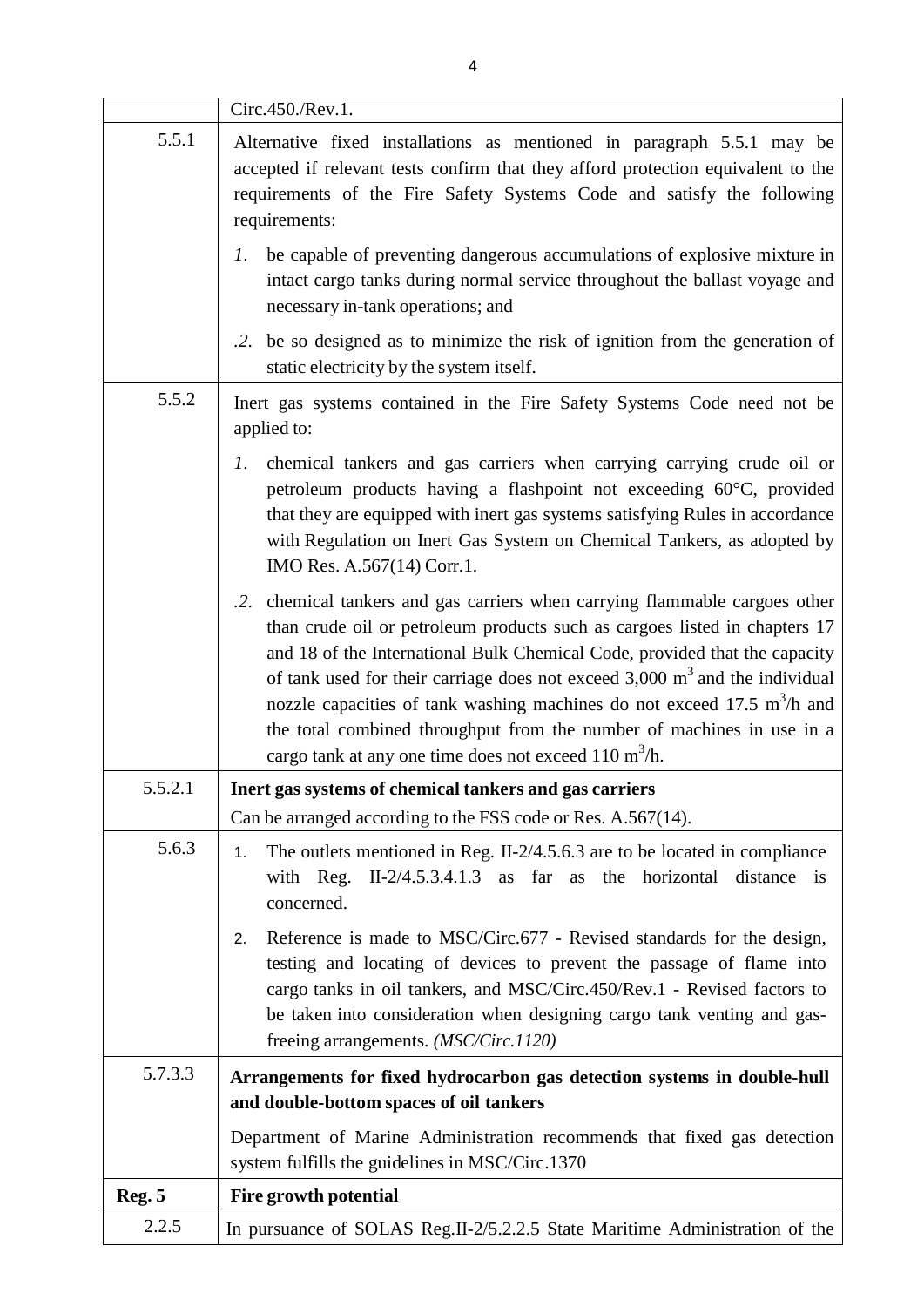|       | Republic of Azerbaijan requires that in passenger ships the controls for any                                                                                                                                                                                                                                                                                                                                                                                                                                                                                                                                                                       |
|-------|----------------------------------------------------------------------------------------------------------------------------------------------------------------------------------------------------------------------------------------------------------------------------------------------------------------------------------------------------------------------------------------------------------------------------------------------------------------------------------------------------------------------------------------------------------------------------------------------------------------------------------------------------|
|       | required fire-extinguishing system for machinery spaces shall be situated at one                                                                                                                                                                                                                                                                                                                                                                                                                                                                                                                                                                   |
|       | control position or grouped in as few positions as possible. Such                                                                                                                                                                                                                                                                                                                                                                                                                                                                                                                                                                                  |
|       | positions shall have a safe access from the open deck.                                                                                                                                                                                                                                                                                                                                                                                                                                                                                                                                                                                             |
| 2.3.1 | Additional requirements for means of control in periodically unattended                                                                                                                                                                                                                                                                                                                                                                                                                                                                                                                                                                            |
|       | machinery spaces.                                                                                                                                                                                                                                                                                                                                                                                                                                                                                                                                                                                                                                  |
|       | For periodically unattended machinery spaces, special consideration shall be<br>given, approved by STA, to maintaining the fire integrity equal to the fire<br>integrity in manned machinery spaces and that it can be activated equally fast:                                                                                                                                                                                                                                                                                                                                                                                                     |
|       | the fire integrity of the machinery pace                                                                                                                                                                                                                                                                                                                                                                                                                                                                                                                                                                                                           |
|       | the location and centralization of the fire extinguishing system controls                                                                                                                                                                                                                                                                                                                                                                                                                                                                                                                                                                          |
|       | the required shutdown arrangements e.g. ventilation, fuel pumps, etc.                                                                                                                                                                                                                                                                                                                                                                                                                                                                                                                                                                              |
|       | the fire extinguishing appliances and other firefighting equipment the<br>number of breathing apparatus.                                                                                                                                                                                                                                                                                                                                                                                                                                                                                                                                           |
|       | Part C                                                                                                                                                                                                                                                                                                                                                                                                                                                                                                                                                                                                                                             |
|       | <b>Suppression of fire</b>                                                                                                                                                                                                                                                                                                                                                                                                                                                                                                                                                                                                                         |
| Reg.7 | <b>Detection and alarm</b>                                                                                                                                                                                                                                                                                                                                                                                                                                                                                                                                                                                                                         |
| 3     | <b>Initial and periodical tests</b>                                                                                                                                                                                                                                                                                                                                                                                                                                                                                                                                                                                                                |
| 3.2   | In pursuance of SOLAS Reg.II-2/7.3.2 State Maritime Administration of the<br>Republic of Azerbaijan requires that ability of detector testing shall be assured.<br>Testing shall be carried out by means of equipment producing hot air at the<br>appropriate temperature, or smoke or aerosol particles having the appropriate<br>range of density or particle size, or other phenomena associated with incipient<br>fires to which the detector is designed to respond; and                                                                                                                                                                      |
|       | Department of Marine Administration recommends that the periodical tests for<br>these systems and which is complied with the requirements of MSC/Circ. 850.                                                                                                                                                                                                                                                                                                                                                                                                                                                                                        |
| 5.3   | In pursuance of SOLAS Reg.II-2/7.3.2 State Maritime Administration of the<br>Republic of Azerbaijan requires that on passenger ships carrying not more<br>than 36 passengers in throughout each separate zone, whether vertical or<br>horizontal, in all accommodation and service spaces and, where it is<br>considered necessary by the Administration, in control stations, except spaces<br>which afford no substantial fire risk such as void spaces, sanitary spaces,<br>etc., there shall be installed either:                                                                                                                              |
|       | a fixed fire detection and fire alarm system so installed and arranged as to<br>detect the presence of fire in such spaces and providing smoke detection in<br>corridors, stairways and escape routes within accommodation spaces; or an<br>automatic sprinkler, fire detection and fire alarm system of an approved type<br>complying with the relevant requirements of the Fire Safety Systems Code<br>and so installed and arranged as to protect such spaces and, in addition, a<br>fixed fire detection and fire alarm system and so installed and arranged as to<br>provide smoke detection in corridors, stairways and escape routes within |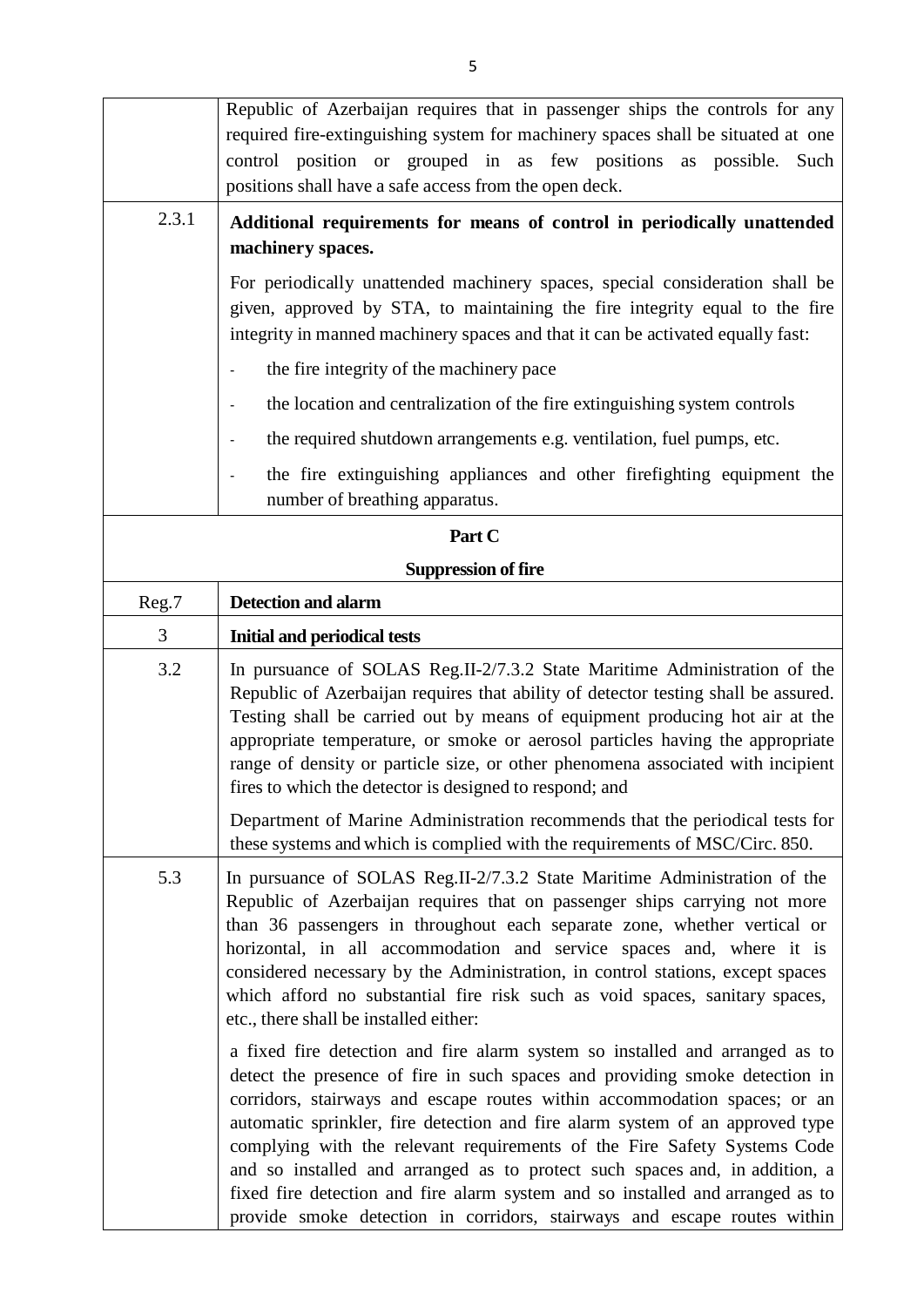|                | accommodation spaces.                                                                                                                                                                                                                                                                                                                                                                                                                                                                                                                                                                                                                                     |
|----------------|-----------------------------------------------------------------------------------------------------------------------------------------------------------------------------------------------------------------------------------------------------------------------------------------------------------------------------------------------------------------------------------------------------------------------------------------------------------------------------------------------------------------------------------------------------------------------------------------------------------------------------------------------------------|
| 6              | In pursuance of SOLAS Reg.II-2/7.3.2 State Maritime Administration of the<br>Republic of Azerbaijan requires that a fixed fire detection and fire alarm<br>system or a sample extraction smoke detection system shall be provided in any<br>cargo space which is not accessible, except where it is shown that the ship is<br>engaged on voyages of such short duration that it would be unreasonable to<br>apply this requirement.                                                                                                                                                                                                                       |
| Reg. 8         | <b>Control of smoke spread</b>                                                                                                                                                                                                                                                                                                                                                                                                                                                                                                                                                                                                                            |
| $\overline{2}$ | Protection of control station outside machinery spaces                                                                                                                                                                                                                                                                                                                                                                                                                                                                                                                                                                                                    |
|                | Separate means of air supply need not apply to control stations on, and opening<br>onto, an open deck.                                                                                                                                                                                                                                                                                                                                                                                                                                                                                                                                                    |
| 3.4            | <b>Release of smoke from machinery spaces</b>                                                                                                                                                                                                                                                                                                                                                                                                                                                                                                                                                                                                             |
|                | In passenger ships, the controls required by paragraph 3.3 shall be situated at one<br>control position or grouped in as few positions as possible, and opening onto, an<br>open deck.                                                                                                                                                                                                                                                                                                                                                                                                                                                                    |
| Reg. 9         | <b>Containment of fire</b>                                                                                                                                                                                                                                                                                                                                                                                                                                                                                                                                                                                                                                |
| 2.1            | <b>Thermal and structural subdivision</b>                                                                                                                                                                                                                                                                                                                                                                                                                                                                                                                                                                                                                 |
|                | Department of Marine Administration recommends that an area which is divided<br>by a bulkhead or deck which have different insulation standard, the most<br>efficient insulation shall continue on that bulkhead or deck with the less effective<br>insulation to a distance of at least 450 mm.<br>The fire insulation shall be arranged on that side where the insulation is tested in<br>accordance with National Standard of Fire Test Procedure.                                                                                                                                                                                                     |
| 2.2.1.5.1      | <b>Thermal and structural subdivision</b>                                                                                                                                                                                                                                                                                                                                                                                                                                                                                                                                                                                                                 |
|                | According to regulation 20.2.2.1                                                                                                                                                                                                                                                                                                                                                                                                                                                                                                                                                                                                                          |
| 2.2.2.2.1      | Construction of extended bulkhead behind continuous ceilings or linings                                                                                                                                                                                                                                                                                                                                                                                                                                                                                                                                                                                   |
|                | The extension of the bulkhead should be made of non-combustible material and<br>the construction of the extension should correspond to the fire class of extended<br>bulkhead.                                                                                                                                                                                                                                                                                                                                                                                                                                                                            |
|                | If the extended bulkhead is of B-0, then the extension may be made of thin<br>steel plates of 1 mm thickness and tightened (e.g., with mineral wool).<br>Alternatively, B-0 class extensions may be constructed of a suitably<br>supported mineral wool (density at least $100 \text{ kg/m}^3$ , thickness at least 50<br>mm).                                                                                                                                                                                                                                                                                                                            |
| 2.2.3          | In pursuance of SOLAS Reg.II-2/9.2.2.3 State Maritime Administration of the<br>Republic of Azerbaijan requires on passenger ships carrying not more than 36<br>passengers the minimum fire integrity of all bulkheads and decks shall be<br>complying with the requirements set in other regulations of SOLAS Part II-2,<br>but shall satisfy specific provisions be as prescribed in tables 9.1 and 9.2. of the<br>Reg. 9/II-2. Where, due to any particular structural arrangements in the ship,<br>difficulty is experienced in determining from the tables the minimum fire<br>integrity value of any divisions, such values shall be agreed with the |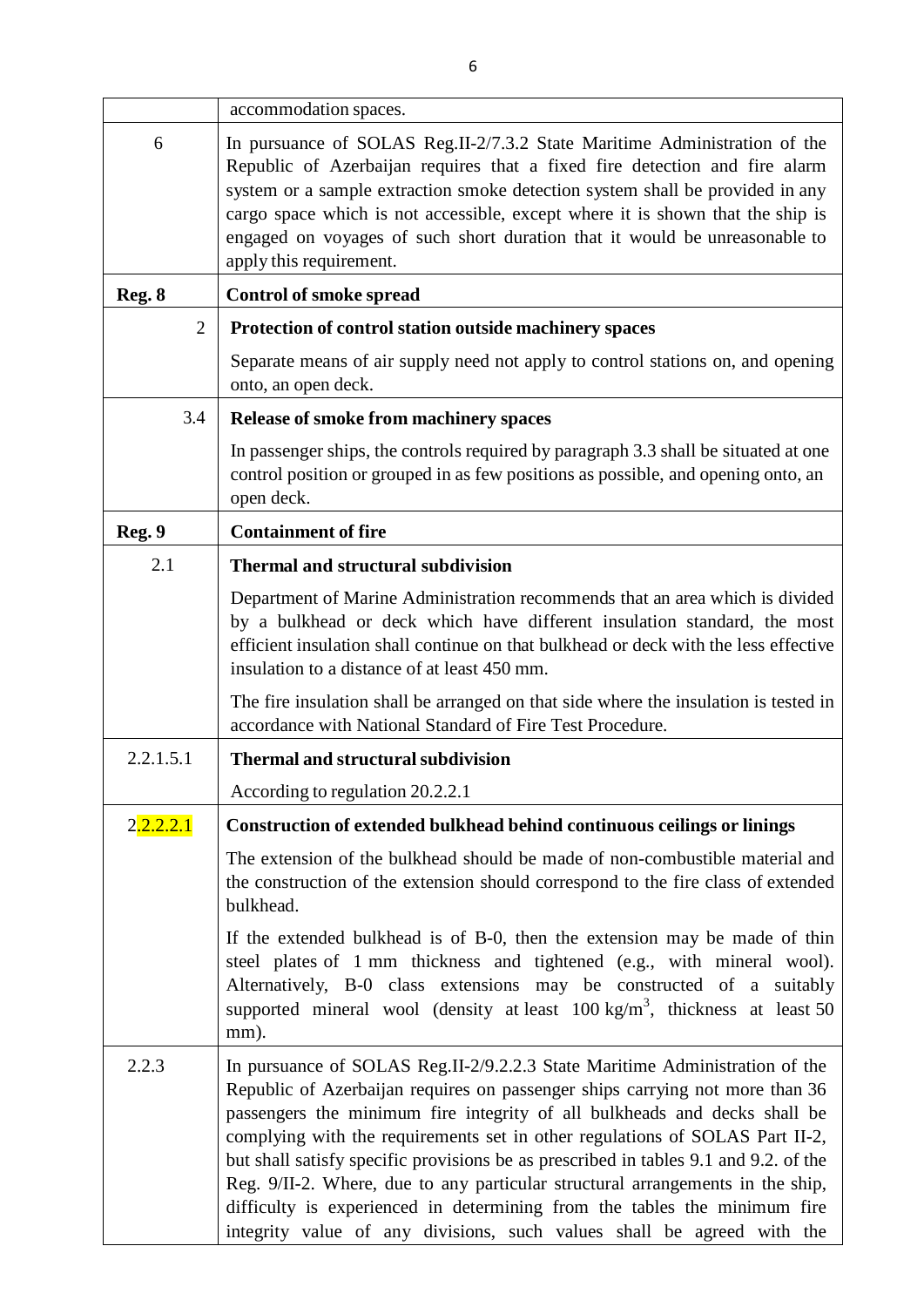|           | Administration in every particular case.                                                                                                                                                                                                                                                                                                                                                                                                                                                                                                                                        |
|-----------|---------------------------------------------------------------------------------------------------------------------------------------------------------------------------------------------------------------------------------------------------------------------------------------------------------------------------------------------------------------------------------------------------------------------------------------------------------------------------------------------------------------------------------------------------------------------------------|
| 2.2.3.2.5 | In pursuance of SOLAS Reg.II-2/9.2.2.3.2.5 State Maritime Administration of<br>the Republic of Azerbaijan determines that in respect of category (5) spaces the<br>insulation values in table 9.1 shall apply to ends of deckhouses and<br>superstructures. The insulation values in table 9.2 shall apply to weather<br>decks.                                                                                                                                                                                                                                                 |
|           | The requirements of category (5) of tables 9.1 or 9.2 do not necessitate<br>enclosure of spaces if this proven to the Administration and agreed.                                                                                                                                                                                                                                                                                                                                                                                                                                |
| 2.3.1.1.3 | Methods of protection in accommodation area on cargo ships                                                                                                                                                                                                                                                                                                                                                                                                                                                                                                                      |
|           | In public spaces this area may be extended to maximum 75 $m2$ .                                                                                                                                                                                                                                                                                                                                                                                                                                                                                                                 |
| 2.3.2.4   | In public spaces this area may be extended to maximum $75 \text{ m}^2$                                                                                                                                                                                                                                                                                                                                                                                                                                                                                                          |
| 2.3.3.4   | In pursuance of SOLAS Reg.II-2/9.2.3.3.4 State Maritime Administration of<br>the Republic of Azerbaijan determines that external boundaries to be of steel or<br>other equivalent material may be pierced for the fitting of windows and side<br>scuttles provided that there is no requirement for such boundaries of cargo<br>ships to have "A" class integrity. Similarly, in such boundaries which are not<br>required to have "A" class integrity, doors shall be constructed of other<br>materials agreed by the Administration; and                                      |
|           | Department of Marine Administration advises that an example of material with<br>acceptable safety standard in doors in accordance with 9.2.3.3.4 is solid wood.                                                                                                                                                                                                                                                                                                                                                                                                                 |
| 2.4.2.4   | Fire integrity of bulkheads and decks on tankers                                                                                                                                                                                                                                                                                                                                                                                                                                                                                                                                |
|           | In pursuance of SOLAS Reg.II-2/9.2.4.2.4 State Maritime Administration of<br>the Republic of Azerbaijan determines that external boundaries on tankers<br>which are required to be of steel or other equivalent material may be pierced for<br>the fitting of windows and side scuttles provided that there is no requirement<br>for such boundaries of tankers to have "A" class integrity. Similarly, in such<br>boundaries which may not be required to have "A" class integrity, doors may<br>be constructed of materials which are to be agreed by the Administration; and |
|           | Department of Marine Administration advises that an example of material with<br>acceptable safety standard in doors in accordance with 9.2.3.3.4 is solid wood.                                                                                                                                                                                                                                                                                                                                                                                                                 |
| 4.2.1     | Doors in fire-resisting divisions in cargo ships                                                                                                                                                                                                                                                                                                                                                                                                                                                                                                                                |
|           | Department of Marine Administration do not accept combustible materials in<br>doors separating cabins from the individual interior sanitary spaces such as<br>showers.                                                                                                                                                                                                                                                                                                                                                                                                          |
| 5.1.1     | Protection of openings in machinery spaces boundaries                                                                                                                                                                                                                                                                                                                                                                                                                                                                                                                           |
|           | The requirements in 9.5.1.1 are applicable on all types of machinery spaces.                                                                                                                                                                                                                                                                                                                                                                                                                                                                                                    |
| 5.2.4     | Protection of openings in machinery spaces boundaries                                                                                                                                                                                                                                                                                                                                                                                                                                                                                                                           |
|           | In passenger ships, the controls required in 5.2.3 shall be situated at one control<br>position or grouped in as few positions as possible, and opening onto, an open<br>deck.                                                                                                                                                                                                                                                                                                                                                                                                  |
| 7.3.2     | <b>Details of duct penetrations</b>                                                                                                                                                                                                                                                                                                                                                                                                                                                                                                                                             |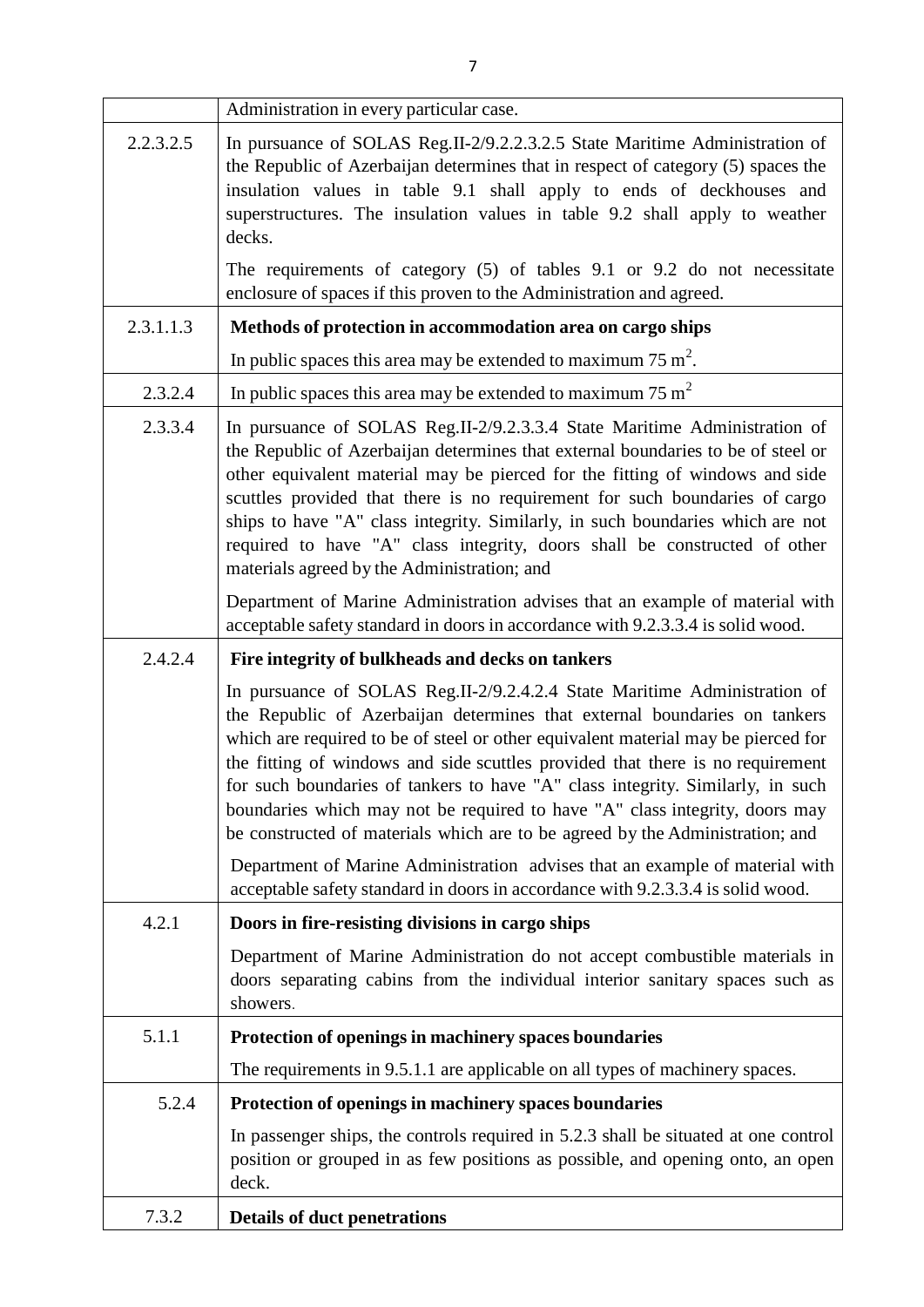|                            | Department of Marine Administration recommends that the steel sheet sleeves<br>should cover 450 mm on each side of the bulkhead unless the duct is of steel.                                                                                                                                                                                                                     |
|----------------------------|----------------------------------------------------------------------------------------------------------------------------------------------------------------------------------------------------------------------------------------------------------------------------------------------------------------------------------------------------------------------------------|
| $7.5.1.1.3$ ,<br>7.5.2.1.4 | <b>STA:</b> A fixed fire extinguishing system for fires within the duct shall fulfill and<br>complied with the requirements of (National Standard of Fire Safety System).                                                                                                                                                                                                        |
| <b>Reg. 10</b>             | <b>Fire fighting</b>                                                                                                                                                                                                                                                                                                                                                             |
| 2.1.2.1.3                  | In pursuance of SOLAS Reg.II-2/10.2.1.2.1.3 State Maritime Administration<br>of the Republic of Azerbaijan determines that in all passenger ships fitted<br>with periodically unattended machinery spaces fixed water fire-extinguishing<br>arrangement shall be installed which is at least complying with requirements to<br>those for normally attended machinery spaces; and |
|                            | Paragraph 1.1 and 1.2 shall be fulfilled and (complied with the requirements of<br>National Standard of Fire Safety System).                                                                                                                                                                                                                                                     |
| 2.1.2.2.1                  | <b>Ready availability of water supply</b>                                                                                                                                                                                                                                                                                                                                        |
|                            | Devices for remote start of the fire pumps shall be arranged on the navigation<br>bridge, at one fire control station and in the engine control room.                                                                                                                                                                                                                            |
| 2.1.3                      | <b>Diameter of fire mains</b>                                                                                                                                                                                                                                                                                                                                                    |
|                            | General advice: Fire main should have a diameter in accordance with the<br>following table: Ships length (m) Diameter (mm)                                                                                                                                                                                                                                                       |
|                            | Less than 50m: 75mm                                                                                                                                                                                                                                                                                                                                                              |
|                            | Up to 50m but not 100m: 100mm                                                                                                                                                                                                                                                                                                                                                    |
|                            | Up to 100m but not 200m: 125mm                                                                                                                                                                                                                                                                                                                                                   |
|                            | Up to 200m but not 300m: 150mm                                                                                                                                                                                                                                                                                                                                                   |
|                            | Up to 300m or more: $>150$ mm                                                                                                                                                                                                                                                                                                                                                    |
|                            | Branch pipes should have a diameter of at least 60 mm. Short branch pipes for<br>only one fire hydrant should have a diameter of at least 50 mm.                                                                                                                                                                                                                                 |
| 2.2.1                      | Pumps accepted as fire pumps                                                                                                                                                                                                                                                                                                                                                     |
|                            | General advice: Pumps which occasionally are used for transfer or pumping of<br>oil fuel or other oil should not be used as fire pump.                                                                                                                                                                                                                                           |
| 2.2.3.2.2                  | Access to the emergency fire pump                                                                                                                                                                                                                                                                                                                                                |
|                            | General advice: An example on a reasonable gastight door is a steel door whit<br>gasket which can be closed tight.                                                                                                                                                                                                                                                               |
| 2.3.1.2                    | <b>Fire hoses and nozzles</b>                                                                                                                                                                                                                                                                                                                                                    |
|                            | General advice: All fire hose connections should be so designed that they can be<br>connected to all hydrants, nozzles or other hoses.                                                                                                                                                                                                                                           |

| 2.3.2.1 | Number and diameter of fire hoses                                                                                         |
|---------|---------------------------------------------------------------------------------------------------------------------------|
|         | In pursuance of SOLAS Reg.II-2/10.2.3.2.1 State Maritime Administration<br>of the Republic of Azerbaijan determines that: |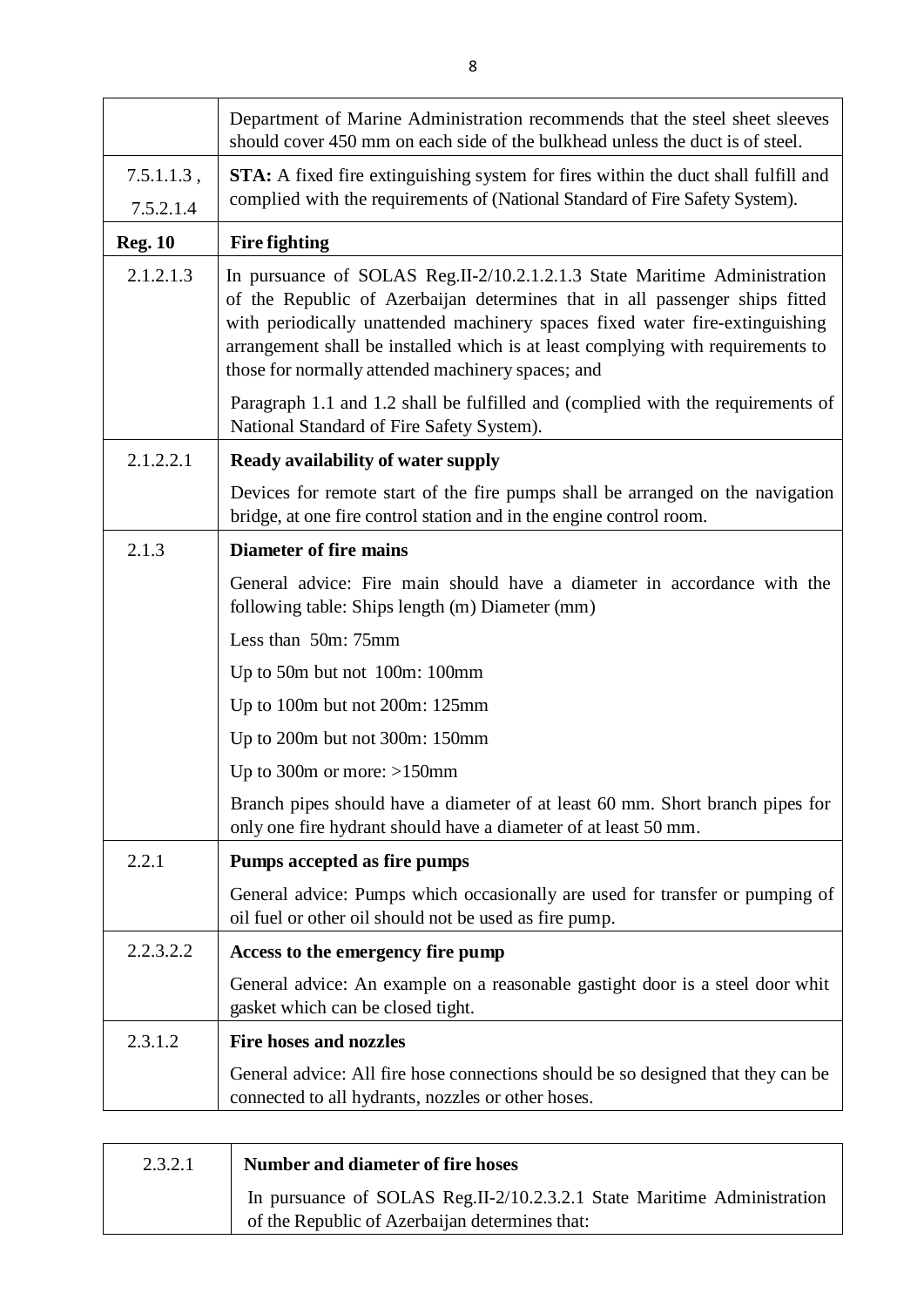|         | In passenger ships, there shall be provided at least one fir hose for each of<br>the hydrants.                                                                                                                                                                                                                                                                                                                                                                                                                                                                                                  |
|---------|-------------------------------------------------------------------------------------------------------------------------------------------------------------------------------------------------------------------------------------------------------------------------------------------------------------------------------------------------------------------------------------------------------------------------------------------------------------------------------------------------------------------------------------------------------------------------------------------------|
|         | On cargo ships of 1000 and more gross tonnage, the number of fire hoses is<br>determined one fire hose per each 30 m of length and one spare fire hose,<br>but not less than five hoses per ship. This number doesn't include any hoses<br>required for machinery or boiler spaces. A ship carrying dangerous goods<br>shall be equipped with three additional hoses and nozzles in excess of those<br>required above.                                                                                                                                                                          |
|         | On cargo ships of less than 1000 gross tonnage, the number of fire hoses<br>shall be not less than three and is calculated in accordance with item 2<br>above.                                                                                                                                                                                                                                                                                                                                                                                                                                  |
|         | Internal diameter of fire hoses shall be about 64 mm. New fire hoses shall be<br>wheel marked according to the MED directive.                                                                                                                                                                                                                                                                                                                                                                                                                                                                   |
| 2.3.2.3 | <b>Number and diameter of fire hoses</b>                                                                                                                                                                                                                                                                                                                                                                                                                                                                                                                                                        |
|         | In cargo ship there shall be one fire hose to each fire hydrant.                                                                                                                                                                                                                                                                                                                                                                                                                                                                                                                                |
| 2.3.3.4 | Size and types of nozzles                                                                                                                                                                                                                                                                                                                                                                                                                                                                                                                                                                       |
|         | The nozzles on new ships shall be wheel marked. The nozzles on ships<br>constructed before 1 July 2002 shall be in accordance with the national<br>Swedish Standard SS 3500.                                                                                                                                                                                                                                                                                                                                                                                                                    |
| 3.2.1   | <b>Arrangement of fire extinguishers</b>                                                                                                                                                                                                                                                                                                                                                                                                                                                                                                                                                        |
|         | In Pursuance of SOLAS Reg.II-2/10.3.2.1 State Maritime Administration of<br>the Republic of Azerbaijan determines that the minimum number of fire<br>extinguishers at control stations, accommodation and service spaces shall be<br>determined on the basis of 2 fire extinguishers for every 30 m or part<br>thereof, of the deck length on which such spaces are situated, but not less<br>than the number required in accordance with the following provisions:                                                                                                                             |
|         | 1. Control station:                                                                                                                                                                                                                                                                                                                                                                                                                                                                                                                                                                             |
|         | 1 foam fire extinguisher for each space. 1 fire extinguisher being permitted<br>to be filled in the corridor for a group of small spaces with a total area of up<br>to 50 sq. m, provided that the entrances to the spaces are adjacent and<br>situated in the same corridor. 1 carbon dioxide fire extinguisher for each<br>space or group of spaces as specified in item 1 containing electrical or radio<br>equipment, as also for chart houses and chart compartments. 1 foam fire<br>extinguisher for each space containing an emergency diesel-generator or a<br>fire diesel-driven pump. |
|         | 2. Accommodation and service spaces:                                                                                                                                                                                                                                                                                                                                                                                                                                                                                                                                                            |
|         | 1 foam lire extinguisher for every 30 m, or part thereof, of the length of the<br>corridors communicating with accommodation and service spaces.                                                                                                                                                                                                                                                                                                                                                                                                                                                |
|         | 1 foam fire extinguisher for every 100 m, or part thereof, of area of public<br>spaces. For spaces less than $15 \text{ m}$ -in area fire extinguishers fitted near them<br>may be used.                                                                                                                                                                                                                                                                                                                                                                                                        |
|         | 1 foam fire extinguisher in galleys and bakeries with oil-fired equipment. In                                                                                                                                                                                                                                                                                                                                                                                                                                                                                                                   |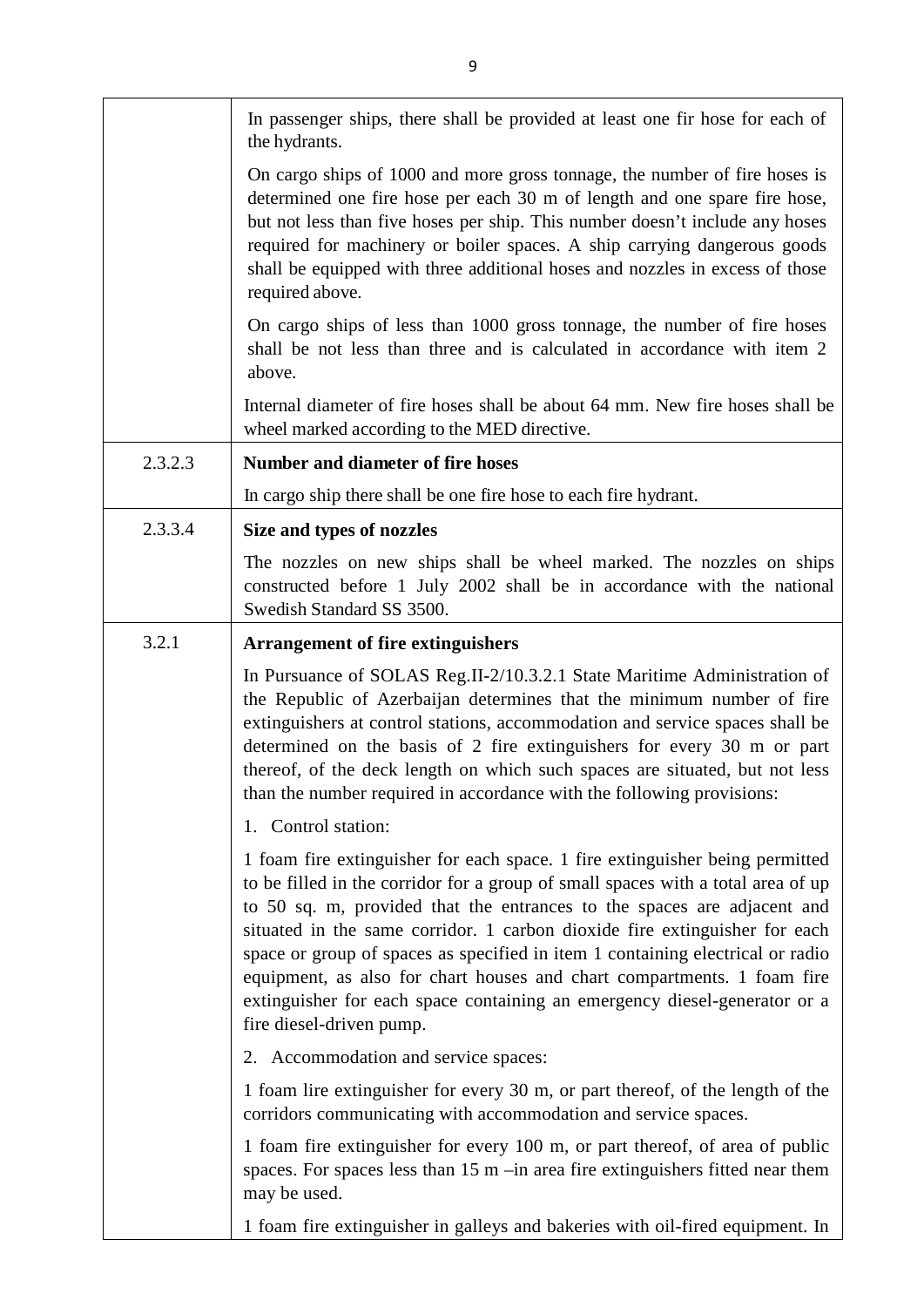|         | galleys and bakeries with electrical, steam, coal-or gas-fired equipment.<br>Having the area of more than 50 sq.m.-1 foam or carbon dioxide fire<br>extinguisher.                                                                                                                                                                                                                                                        |
|---------|--------------------------------------------------------------------------------------------------------------------------------------------------------------------------------------------------------------------------------------------------------------------------------------------------------------------------------------------------------------------------------------------------------------------------|
|         | 1 foam fire extinguisher in other domestic service space (where fire<br>extinguishers are available in the corridor, at the entrance to the space,<br>provision of fire extinguishers within the space is not compulsory); and                                                                                                                                                                                           |
|         | Accommodation spaces, service spaces and control stations shall be<br>provided with portable fire extinguishers for every 250m <sup>2</sup> of the area<br>concerned. Portable fire extinguishers in accommodation spaces shall be AB<br>extinguishers of at least class 21 A 183B. In galleys, radio stations and<br>steering gear room, the fire extinguishers shall be a carbon dioxide<br>extinguisher of class 55B. |
|         | General advice: Resolution A.951(23) and Unified Interpretation of SOLAS<br>II-2. The number and type of fire extinguishers should follow the guidelines<br>in MSC/Circ.1275                                                                                                                                                                                                                                             |
| 4.1.1.3 | Types of fixed fire-extinguishing systems                                                                                                                                                                                                                                                                                                                                                                                |
|         | For ships constructed before 1 July 2002 STA did not allow fixed water-<br>spraying fire- extinguishing system in machinery spaces. Fixed water-<br>spraying fire-extinguishing system is only allowed as fixed local application<br>fire-extinguishing system.                                                                                                                                                          |
|         | General advice: For ships constructed between 1 July 2002 and 1 September<br>2008, the fixed fire extinguishing system in 4.1.1.3 should be tested according<br>to the requirements for equivalent sprinkler systems in the FSS code.                                                                                                                                                                                    |
|         | For ships constructed after 1 September 2008 Fixed pressure water-spraying<br>fire-extinguishing systems and water-mist fire-extinguishing system should<br>fulfill MSC/Circ.1165, 1237 and 1269.                                                                                                                                                                                                                        |
| 4.1.3   | Requirements regarding Halon 1211, 1301 and 2402 shall be follow<br>Notification --------                                                                                                                                                                                                                                                                                                                                |
| 5.1.2.2 | <b>Additional fire-extinguishing arrangements</b>                                                                                                                                                                                                                                                                                                                                                                        |
|         | There shall be at least two portable foam extinguishers, or of type 233 BC, in<br>each firing space in each boiler room and in each space in which a part of the<br>oil fuel installation is situated. General advice: Equivalent fire extinguishers in<br>accordance with 5.1.2.2 are powder extinguisher with not less than 50 kilo<br>powder.                                                                         |
| 5.1.2.3 | In each firing space there shall be                                                                                                                                                                                                                                                                                                                                                                                      |
|         | - a receptacle containing at least 0.1m3 sand, impregnated with soda or                                                                                                                                                                                                                                                                                                                                                  |
|         | - a portable fire extinguisher of type 233 B/BC.                                                                                                                                                                                                                                                                                                                                                                         |
| 5.2.2.2 | General advice: Equivalent fire extinguishers in accordance with 5.2.2.2 could<br>be 5 portable fire extinguishers of type 233 B/BC.                                                                                                                                                                                                                                                                                     |
| 5.3.2.1 | General advice: Equivalent fire extinguishers in accordance with 5.3.2.1<br>could be portable fire extinguishers of type 233 B/BC.                                                                                                                                                                                                                                                                                       |
| 5.3.2.2 | General advice: Equivalent fire extinguishers in accordance with 5.3.2.2 could                                                                                                                                                                                                                                                                                                                                           |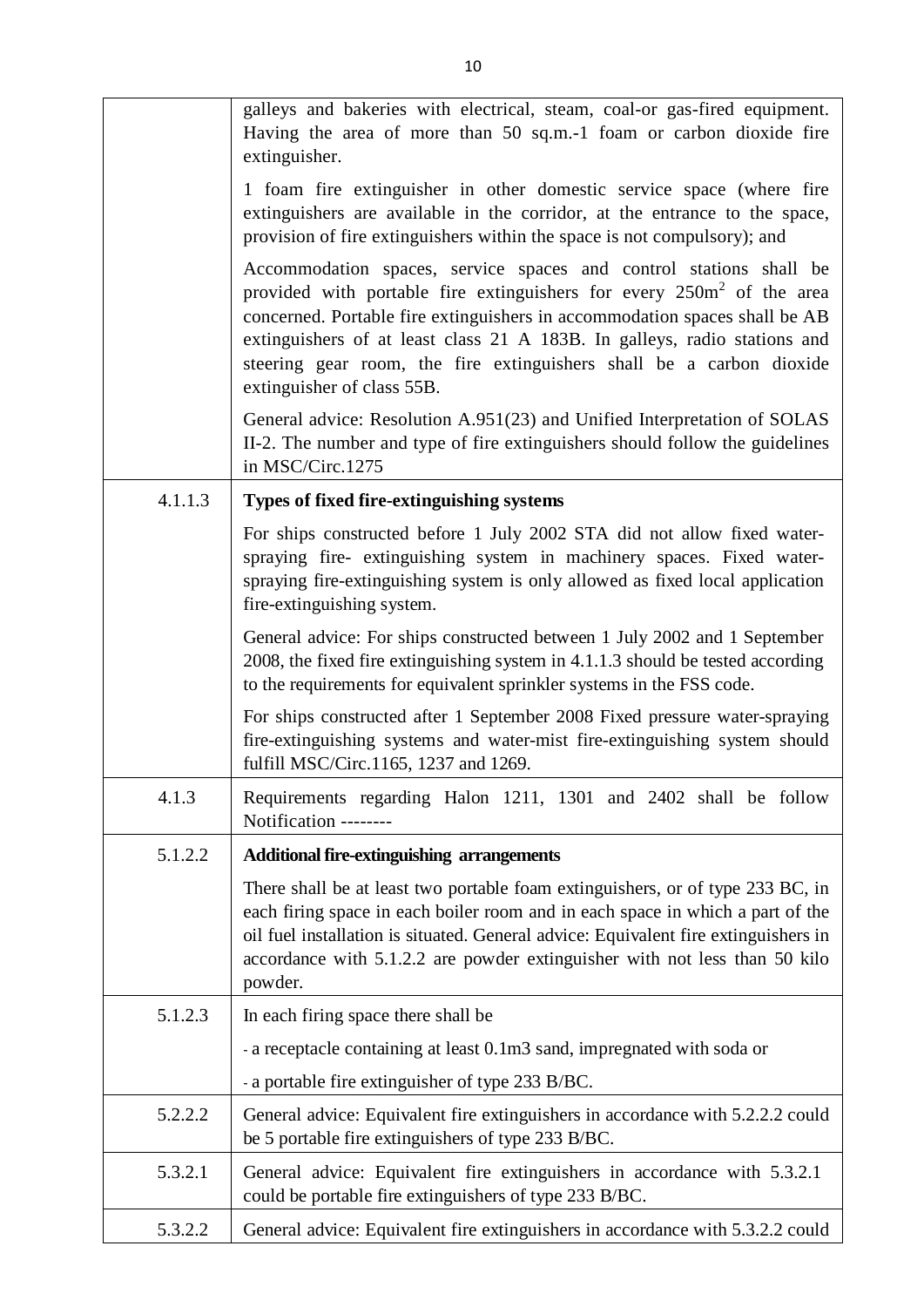|       | be portable fire extinguishers of type 233 B/BC.                                                                                                                                                                                                                                                                                                                                                                                                                                                                                                                                                                                                                                                                                                                                                                                      |
|-------|---------------------------------------------------------------------------------------------------------------------------------------------------------------------------------------------------------------------------------------------------------------------------------------------------------------------------------------------------------------------------------------------------------------------------------------------------------------------------------------------------------------------------------------------------------------------------------------------------------------------------------------------------------------------------------------------------------------------------------------------------------------------------------------------------------------------------------------|
| 5.4   | <b>Other Machinery Space</b>                                                                                                                                                                                                                                                                                                                                                                                                                                                                                                                                                                                                                                                                                                                                                                                                          |
|       | In pursuance of SOLAS Reg.II-2/10.5.4 State Maritime Administration of<br>the Republic of Azerbaijan determines that in other machinery spaces as<br>they determined in abovementioned Regulation the following portable fire<br>extinguishers shall be provided:                                                                                                                                                                                                                                                                                                                                                                                                                                                                                                                                                                     |
|       | carbon dioxide fire extinguisher, for spaces containing main internal<br>1<br>combustion or steam machinery, if the total power of the main<br>machinery is less than 740 kW.                                                                                                                                                                                                                                                                                                                                                                                                                                                                                                                                                                                                                                                         |
|       | carbon dioxide fire extinguishers, for spaces containing main internal<br>$\overline{2}$<br>combustion or steam machinery, if the total power of the main<br>machinery is equal to, or more than, 740 kW.                                                                                                                                                                                                                                                                                                                                                                                                                                                                                                                                                                                                                             |
|       | carbon dioxide fire extinguishers per space containing switchboards (in<br>space having an area of 15 sq.m. - 1 carbon dioxide fire extinguisher, near<br>the entrance to the space); and                                                                                                                                                                                                                                                                                                                                                                                                                                                                                                                                                                                                                                             |
|       | The Swedish Transport Agency(STA) requires, according to SOLAS II-<br>2/10.5.4, that all SOLAS ships constructed 1 September 2008 or later shall be<br>fitted with a fixed fire extinguishing system in other machinery spaces, except<br>spaces according to category (10)in chapter 9.2.2.3.2.2. Exemption can be<br>made for spaces where the risk of fire spread to adjacent spaces is low, e.g.<br>bow thruster room. In main and emergency switchboard rooms there shall be<br>provided in, or adjacent to, that space such a number of approved portable fire<br>extinguishers of type 55 B as the Administration may deem sufficient. In order<br>engine spaces that are not mentioned in SOLAS II-2/10.5.1-5.3, there shall be<br>such a number of fire extinguishers as required in the guidelines of<br>MSC/circular 1275. |
|       | <b>Additional Requirements for passenger ships</b>                                                                                                                                                                                                                                                                                                                                                                                                                                                                                                                                                                                                                                                                                                                                                                                    |
| 5.5   | A water fog applicator might consist of a metal L-shaped pipe, the long limb<br>being about 2 m in length, capable of being fitted to a fire hose, and the short<br>limb being about 250 mm in length, fitted with a fixed water fog nozzle or<br>capable of being fitted with a water spray nozzle.                                                                                                                                                                                                                                                                                                                                                                                                                                                                                                                                  |
| 5.6.2 | Department of Marine recommends that in continuously manned machinery<br>spees, an automatic release of the extinguishing system should be arranged;<br>and                                                                                                                                                                                                                                                                                                                                                                                                                                                                                                                                                                                                                                                                           |
|       | The system shall be designed according to MSC/Circ. 913. Ships constructed<br>after 1 January 2010 shall fulfill the guidelines in MSC/Circ.1276. Ships<br>constructed after 1 January 2012 shall fulfill the guidelines in MSC/Circ.1387.                                                                                                                                                                                                                                                                                                                                                                                                                                                                                                                                                                                            |
| 6.3.2 | Flammable liquid lockers shall be protected by an appropriate fire extinguisher<br>arrangement in accordance with 6.3.1                                                                                                                                                                                                                                                                                                                                                                                                                                                                                                                                                                                                                                                                                                               |
| 6.4   | Deep-fat cooking equipment                                                                                                                                                                                                                                                                                                                                                                                                                                                                                                                                                                                                                                                                                                                                                                                                            |
|       | Fire extinguishing system shall be designed according to ISO 15371:2000 and<br>(complied with the National Standard of Fire Test Procedure.)                                                                                                                                                                                                                                                                                                                                                                                                                                                                                                                                                                                                                                                                                          |
| 7.1.2 | Fixed gas fire-extinguishing systems for general cargo                                                                                                                                                                                                                                                                                                                                                                                                                                                                                                                                                                                                                                                                                                                                                                                |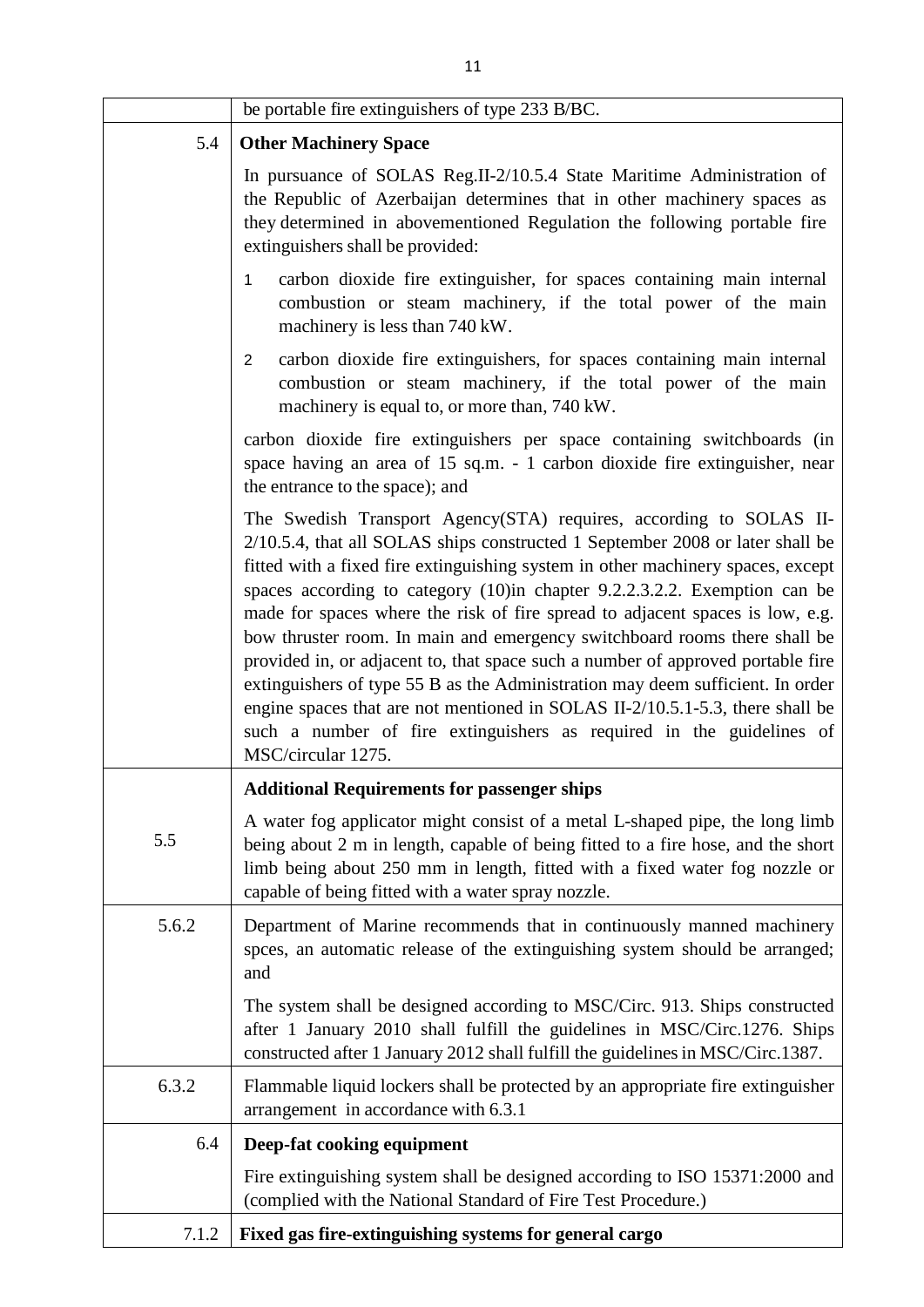|        | In pursuance of SOLAS Reg.II-2/10.7.1.2 State Maritime Administration of<br>the Republic of Azerbaijan determines that spaces for general cargoes except<br>dangerous goods may not be fitted with fixed fire extinguishing systems in<br>the following cases:                       |
|--------|--------------------------------------------------------------------------------------------------------------------------------------------------------------------------------------------------------------------------------------------------------------------------------------|
|        | in passenger ships engaged in short voyages;                                                                                                                                                                                                                                         |
|        | in passenger ships of less than 1000 gross tonnage, provided the ship is<br>fitted with portable fire- fighting equipment for cargo spaces, as well as with<br>steel hatch covers and effective closing appliances of all ventilating and other<br>openings leading to cargo spaces. |
| 7.1.4  | Reference is made to IMSBC Code and complied with the requirements of<br>MSC.1/Circ.1395/Rev.1 and MSC/Circ.671 superseded by MSC/ Circ.1446.<br>(and which is complied with the National Standard of Fire Safety System).                                                           |
| 7.2    | Fixed gas fire-extinguishing systems for dangerous goods                                                                                                                                                                                                                             |
|        | Regulations for transporting dangerous goods see Reg.19. Interpretation can be<br>found in MSC/Circ 1120 (and which is complied with the National Standard of<br>Fire Safety System.)                                                                                                |
| 10.2.4 | Number of fire-fighter's outfits                                                                                                                                                                                                                                                     |
|        | Cargo ships shall have the following number of fire fighters outfit and<br>personal equipment:                                                                                                                                                                                       |
|        | Cargo ship:                                                                                                                                                                                                                                                                          |
|        | <4 000 BRT total number of fire fighters outfit- 2pcs, additional number of<br>personal equipment 1pcs.                                                                                                                                                                              |
|        | $>4$ 000 total -number of fire fighters outfit 4pcs, additional number of<br>personal equipment 2pcs                                                                                                                                                                                 |
|        | Tanker ship:                                                                                                                                                                                                                                                                         |
|        | <30 000 BRT total number of fire fighters outfit-4pcs, additional number of<br>personal equipment 2pcs                                                                                                                                                                               |
|        | >30 000 total number of fire fighters outfit- 6pcs, additional number of<br>personal equipment 3pcs                                                                                                                                                                                  |

| 10.3.1         | General advice: A fire station should have direct access from open deck or<br>from a control station. The boundaries between the fire station and spaces<br>where a fire could occur should be insulated to "A-60" class standard. It<br>should be fitted with a heater. The fire station should also be large enough to<br>enable for the crew to fit on their personal equipment and breathing apparatus<br>in the room. |
|----------------|----------------------------------------------------------------------------------------------------------------------------------------------------------------------------------------------------------------------------------------------------------------------------------------------------------------------------------------------------------------------------------------------------------------------------|
| <b>Reg. 11</b> | <b>Structural integrity</b>                                                                                                                                                                                                                                                                                                                                                                                                |
| 3.1            | <b>Structure of aluminum alloy</b>                                                                                                                                                                                                                                                                                                                                                                                         |
|                | Load bearing structures follows the interpretation in MSC/Circ.1120.                                                                                                                                                                                                                                                                                                                                                       |
| 4.1            | <b>Crowns and casings</b>                                                                                                                                                                                                                                                                                                                                                                                                  |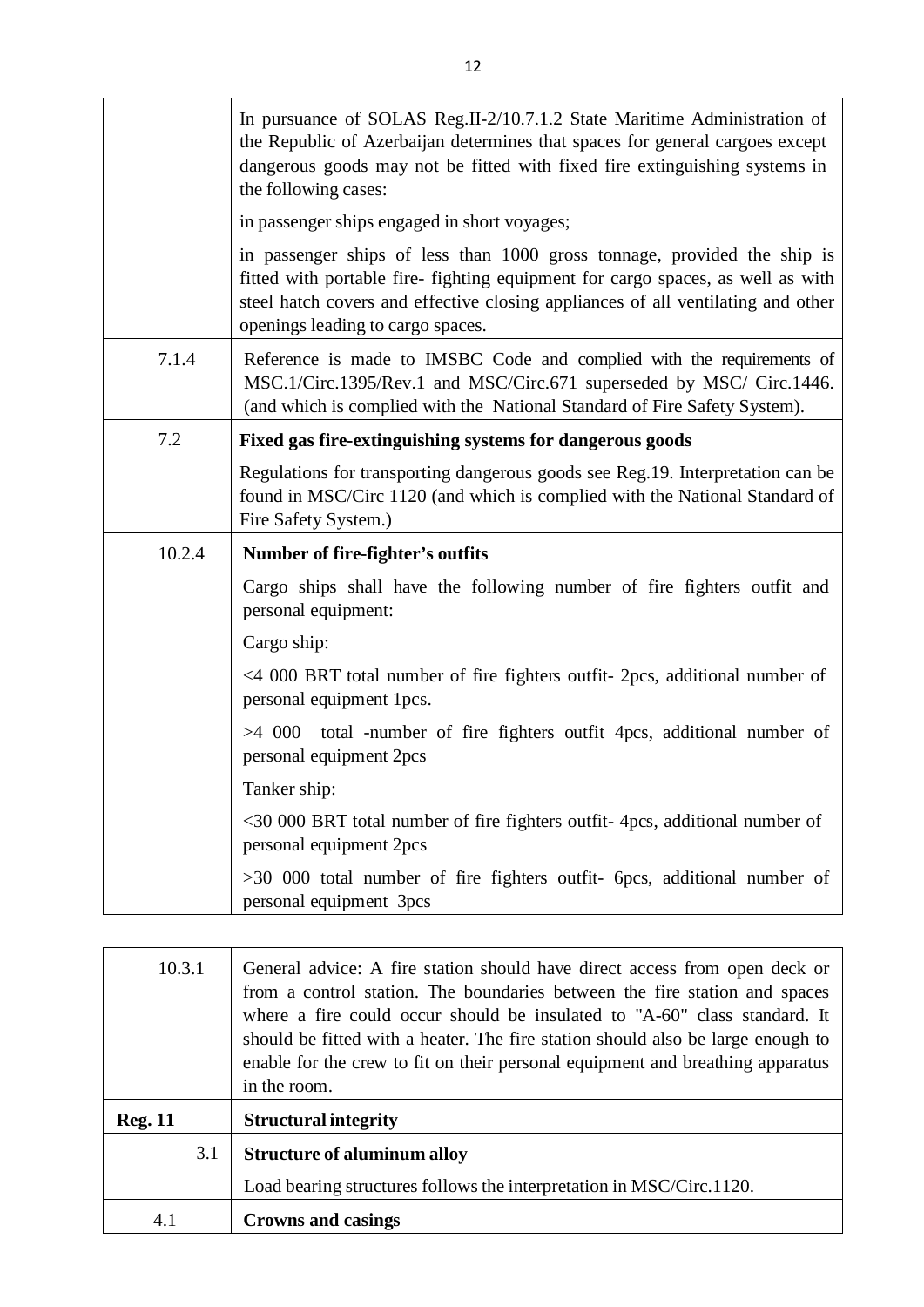|                | Crowns and casings of machinery spaces of category A shall be of steel<br>construction and shall be insulated as required by tables 9.5, 9.6, 9.7 and 9.8.                                                                                                               |
|----------------|--------------------------------------------------------------------------------------------------------------------------------------------------------------------------------------------------------------------------------------------------------------------------|
| 4.2            | <b>Floor plating</b>                                                                                                                                                                                                                                                     |
|                | Normal passageways meaning; main passageways and escape routes.                                                                                                                                                                                                          |
|                | Part D                                                                                                                                                                                                                                                                   |
|                | <b>Escape</b>                                                                                                                                                                                                                                                            |
| <b>Reg.12</b>  | Notification of crew and passenger                                                                                                                                                                                                                                       |
| $\mathbf{1}$   | <b>Purpose</b>                                                                                                                                                                                                                                                           |
|                | Guidance for general design of alarms and indicators can be found in esolution<br>A.1021(26)                                                                                                                                                                             |
| <b>Reg. 13</b> | <b>Means of escape</b>                                                                                                                                                                                                                                                   |
| 3.1.3          | Means of escape from control stations, accommodation spaces and service<br>spaces                                                                                                                                                                                        |
|                | Department of Marine Administration could approve other equivalent frame<br>constructions on condition that material equivalent to steel is used.                                                                                                                        |
| 3.1.4          | Means of escape from control stations, accommodation spaces and service<br>spaces                                                                                                                                                                                        |
|                | Department of Marine Administration recommends that if one of the escape<br>ways is a porthole or a window this should have a free opening of at least<br>400X600 mm.                                                                                                    |
| 3.2.6.2        | <b>Quick release mechanism</b>                                                                                                                                                                                                                                           |
|                | According to the requirements in the current regulation.                                                                                                                                                                                                                 |
| 3.4            | Republic of Azerbaijan determines below minimum requirements to EEBD<br>to be available aboard on Azerbaijan flagged ships:                                                                                                                                              |
|                | Within accommodation spaces                                                                                                                                                                                                                                              |
|                | Within accommodation spaces of ships of any type, at least 2 pcs. In passenger<br>ships, 2 pcs. in each main vertical zone.                                                                                                                                              |
|                | In passenger ships carrying more than 36 passengers, in addition to those<br>required in 1.2, two additional EEBD shall be provided in each main<br>vertical zone.                                                                                                       |
|                | Requirements in 1.2 and 1.3 are not applied to stairway enclosures<br>comprising separate main vertical zones and to main vertical zones at both<br>ends of a ship which do not have spaces of categories 6, 7, 8 or 12 as<br>specified in Reg.II-2/9.2.2.3 of SOLAS-74; |
|                | Machinery spaces: In machinery spaces of ships of all types such number<br>of EEBD shall be available, which shall be not less than the number of<br>ship personnel of persons usually manning the space.                                                                |
|                | Spare EEBD: Provision shall be made for at least two spare EEBD for<br>passenger ships and at least one spare EEBD for cargo ships.                                                                                                                                      |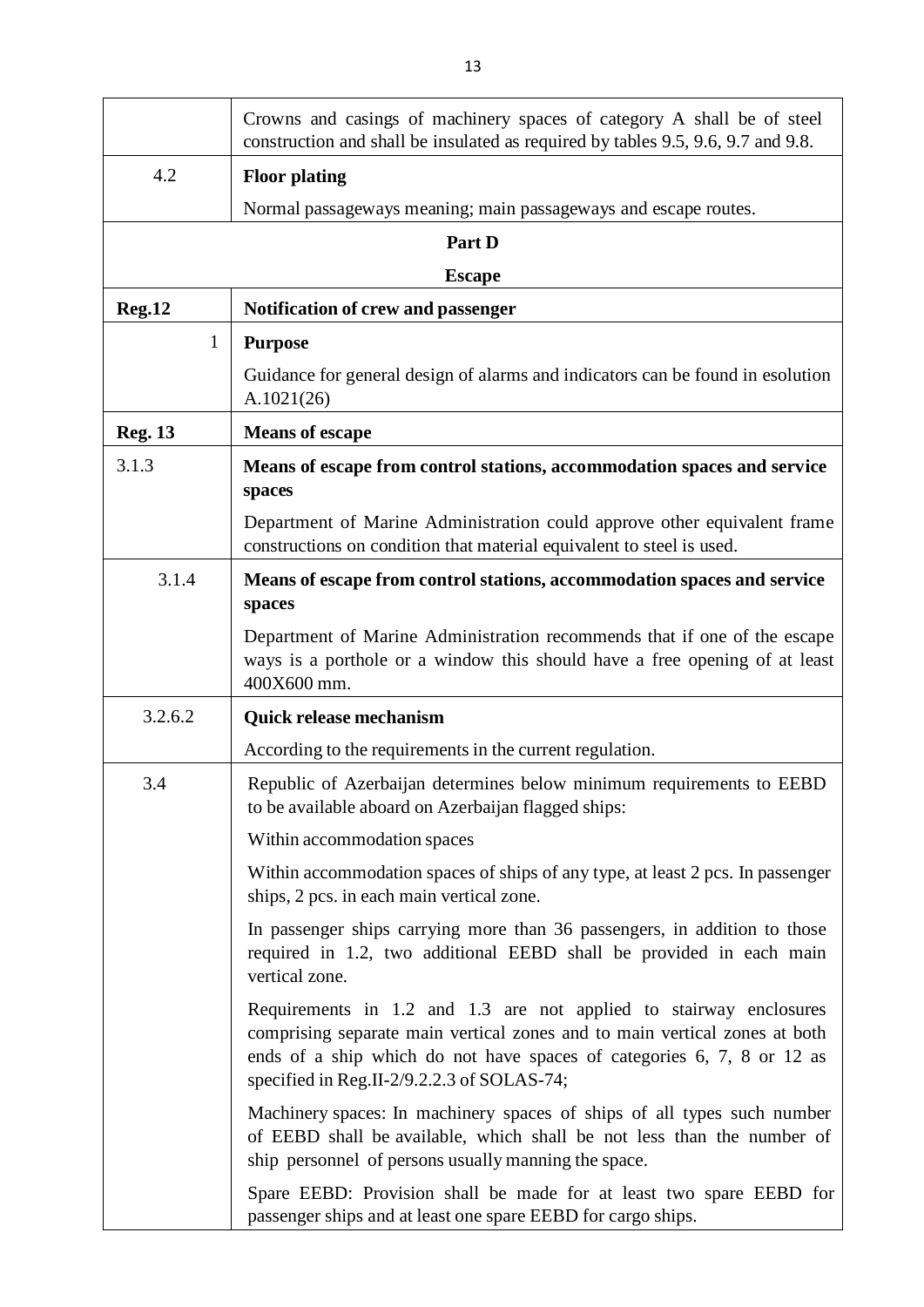|               | EEBD for training purpose: At least one EEBD exclusively for training<br>purpose shall be available in ship of any type. EEBD for training purpose<br>should be provided with relevant marking.                                                                                                                                                                                                                                                                                                                                                                                                                                                                                          |
|---------------|------------------------------------------------------------------------------------------------------------------------------------------------------------------------------------------------------------------------------------------------------------------------------------------------------------------------------------------------------------------------------------------------------------------------------------------------------------------------------------------------------------------------------------------------------------------------------------------------------------------------------------------------------------------------------------------|
|               | EEBD complying with the requirements of the Fire Safety Systems Code and<br>approved by the State Maritime Administration of the Republic of<br>Azerbaijan may be applied in Azerbaijan flagged ships.                                                                                                                                                                                                                                                                                                                                                                                                                                                                                   |
|               | Number and location of the EEBD onboard shall be agreed by the State<br>Maritime Administration of the Republic of Azerbaijan and shall be<br>indicated on Fire Control Plan.                                                                                                                                                                                                                                                                                                                                                                                                                                                                                                            |
| 3.4.1         | <b>Emergency escape breathing devices</b>                                                                                                                                                                                                                                                                                                                                                                                                                                                                                                                                                                                                                                                |
|               | Department of Marine Administration recommends that the amount and<br>positioning of the emergency escape breathing devices should follow the<br>guidelines in MSC/Circ.1081.                                                                                                                                                                                                                                                                                                                                                                                                                                                                                                            |
| 4.3.1         | <b>Emergency escape breathing devices</b>                                                                                                                                                                                                                                                                                                                                                                                                                                                                                                                                                                                                                                                |
|               | Recognized Organization complied with MSC/Circ.849.                                                                                                                                                                                                                                                                                                                                                                                                                                                                                                                                                                                                                                      |
| 5.1           | <b>Special category spaces</b>                                                                                                                                                                                                                                                                                                                                                                                                                                                                                                                                                                                                                                                           |
|               | According to paragraphs 3.2.1.1, 3.2.2, 3.2.4.1 and 3.2.4.2.                                                                                                                                                                                                                                                                                                                                                                                                                                                                                                                                                                                                                             |
|               | Part E                                                                                                                                                                                                                                                                                                                                                                                                                                                                                                                                                                                                                                                                                   |
|               | <b>Operational requirements</b>                                                                                                                                                                                                                                                                                                                                                                                                                                                                                                                                                                                                                                                          |
| <b>Reg.14</b> | <b>Operational readiness and maintenance</b>                                                                                                                                                                                                                                                                                                                                                                                                                                                                                                                                                                                                                                             |
| 2.2.1         | <b>Maintenance, testing and inspection</b>                                                                                                                                                                                                                                                                                                                                                                                                                                                                                                                                                                                                                                               |
|               | Maintenance, testing and inspection shall be carried out based on the guidelines<br>in MSC.1/Circ.1432 and which is complied with                                                                                                                                                                                                                                                                                                                                                                                                                                                                                                                                                        |
| 2.2.3         | Service and maintenance of portable fire extinguishers shall be performed<br>according to SS 3656 or equivalent standard.                                                                                                                                                                                                                                                                                                                                                                                                                                                                                                                                                                |
| <b>Reg.15</b> | Instructions, on-board training and drills                                                                                                                                                                                                                                                                                                                                                                                                                                                                                                                                                                                                                                               |
| 2.3.4         | General advice: The training manual should be designed as a separate manual.<br>The manual can also be a part of the ISM manual on condition that the<br>requirements for availability are fulfilled.                                                                                                                                                                                                                                                                                                                                                                                                                                                                                    |
| 2.4.1         | In pursuance of SOLAS Reg.II-2/15.2.4.1 State Maritime Administration of                                                                                                                                                                                                                                                                                                                                                                                                                                                                                                                                                                                                                 |
|               | the Republic of Azerbaijan determines that general arrangement plans shall be<br>permanently exhibited for the guidance of the ship's officers, as required by<br>above Regulation, however details of general arrangement plans may be set<br>out in a booklet, a copy of which shall be supplied to each officer, and one<br>copy shall at all times be available on board in an accessible position. Plans<br>and booklets shall be in the Azerbaijan language and shall be translated<br>into English; and<br>The text in plans and booklets shall be written in the working language of the<br>ship.<br>New plans shall be approved and stamped. Even changes to the plans shall be |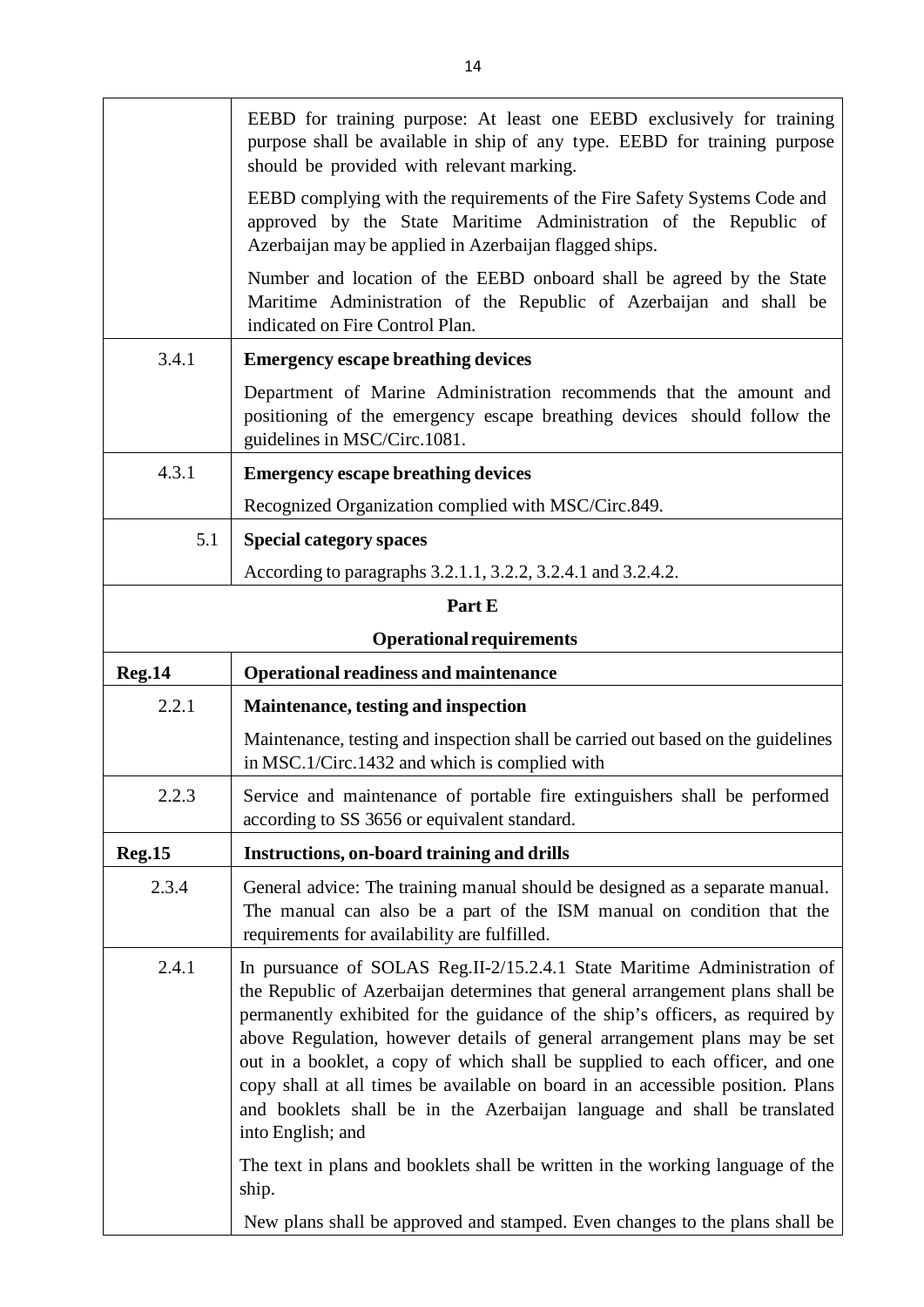|                | examined and approved.                                                                                                                                                                                                                                                                                                                                                                                                                                                                                                                                                                                                                                                                                                                                                                                                                        |
|----------------|-----------------------------------------------------------------------------------------------------------------------------------------------------------------------------------------------------------------------------------------------------------------------------------------------------------------------------------------------------------------------------------------------------------------------------------------------------------------------------------------------------------------------------------------------------------------------------------------------------------------------------------------------------------------------------------------------------------------------------------------------------------------------------------------------------------------------------------------------|
|                | Fire control plans should be according to ISO 17631:2002 or Resolution A.<br>$952(23)$ .                                                                                                                                                                                                                                                                                                                                                                                                                                                                                                                                                                                                                                                                                                                                                      |
| 2.4.2          | The fire control plans shall be stored as defined in MSC/Circ. 451                                                                                                                                                                                                                                                                                                                                                                                                                                                                                                                                                                                                                                                                                                                                                                            |
|                | Part G                                                                                                                                                                                                                                                                                                                                                                                                                                                                                                                                                                                                                                                                                                                                                                                                                                        |
|                | <b>Special requirements</b>                                                                                                                                                                                                                                                                                                                                                                                                                                                                                                                                                                                                                                                                                                                                                                                                                   |
| <b>Reg.19</b>  | <b>Carriage of dangerous goods</b>                                                                                                                                                                                                                                                                                                                                                                                                                                                                                                                                                                                                                                                                                                                                                                                                            |
| $\overline{2}$ | In pursuance of SOLAS Reg.II-2/19.2 regarding carriage of substances in<br>class 4.3 in bulk State Maritime Administration of the Republic of<br>Azerbaijan determines that in addition to requirements set in Reg. II-2/19.2<br>the following should be considered. Class 4.3 substances possess the<br>common property, when in contact with water, of evolving flammable<br>gases. In some cases these gases are liable to spontaneous ignition. In view<br>of this Booklet "Safety Measures during Carriage of Class 4.3 Substances<br>Bulk" which shall advise special operating practices and list<br>in<br>managerial procedures. Above booklet shall be developed by a recognized<br>organization or design institute and shall be approved by the Administration<br>or on behalf of the Administration.                              |
| 2.1            | For "open top" container ships special regulations about fire fighting and<br>dangerous goods can be found in MSC/Circ. 608/Rev 1.                                                                                                                                                                                                                                                                                                                                                                                                                                                                                                                                                                                                                                                                                                            |
| 3.1.2          | <b>Water supplies</b>                                                                                                                                                                                                                                                                                                                                                                                                                                                                                                                                                                                                                                                                                                                                                                                                                         |
|                | The number and position of hydrants should be such that at least two of the<br>required four jets of water, when supplied by single lengths of hose, may<br>reach any part of the cargo space when empty; and all four jets of water,<br>each supplied by single lengths of hose, may reach any part of ro-ro cargo<br>spaces.                                                                                                                                                                                                                                                                                                                                                                                                                                                                                                                |
| 3.1.3          | Hoses may be used for this purpose in small cargo spaces and in small areas of<br>larger cargo spaces. This area should not be greater than it is possible to cool<br>down the whole area with one fire hose.                                                                                                                                                                                                                                                                                                                                                                                                                                                                                                                                                                                                                                 |
|                | Fixed fire extinguishing systems for special category spaces that fulfill the<br>requirements in 3.1.3 should be designed according to Resolution A.123(V).                                                                                                                                                                                                                                                                                                                                                                                                                                                                                                                                                                                                                                                                                   |
| 3.2            | <b>Sources of ignition</b>                                                                                                                                                                                                                                                                                                                                                                                                                                                                                                                                                                                                                                                                                                                                                                                                                    |
|                | Electrical equipment and wiring shall not be fitted in enclosed cargo spaces<br>unless it is essential for operational purposes in the opinion of the<br>Administration. However, if electrical equipment is fitted in such spaces, it<br>shall be of a certified safe type for use in the dangerous environments to<br>which it may be exposed unless it is possible to completely isolate the<br>electrical system. Cable penetrations of the decks and bulkheads shall be<br>sealed against the passage of gas or vapour. Through runs of cables and<br>cables within the cargo spaces shall be protected against damage from<br>impact/ Any other equipment which may constitute a source of idnition of<br>flammable vapour shall not be permitted; and<br>Electrical equipment fitted in such spaces shall be designed according to IEC |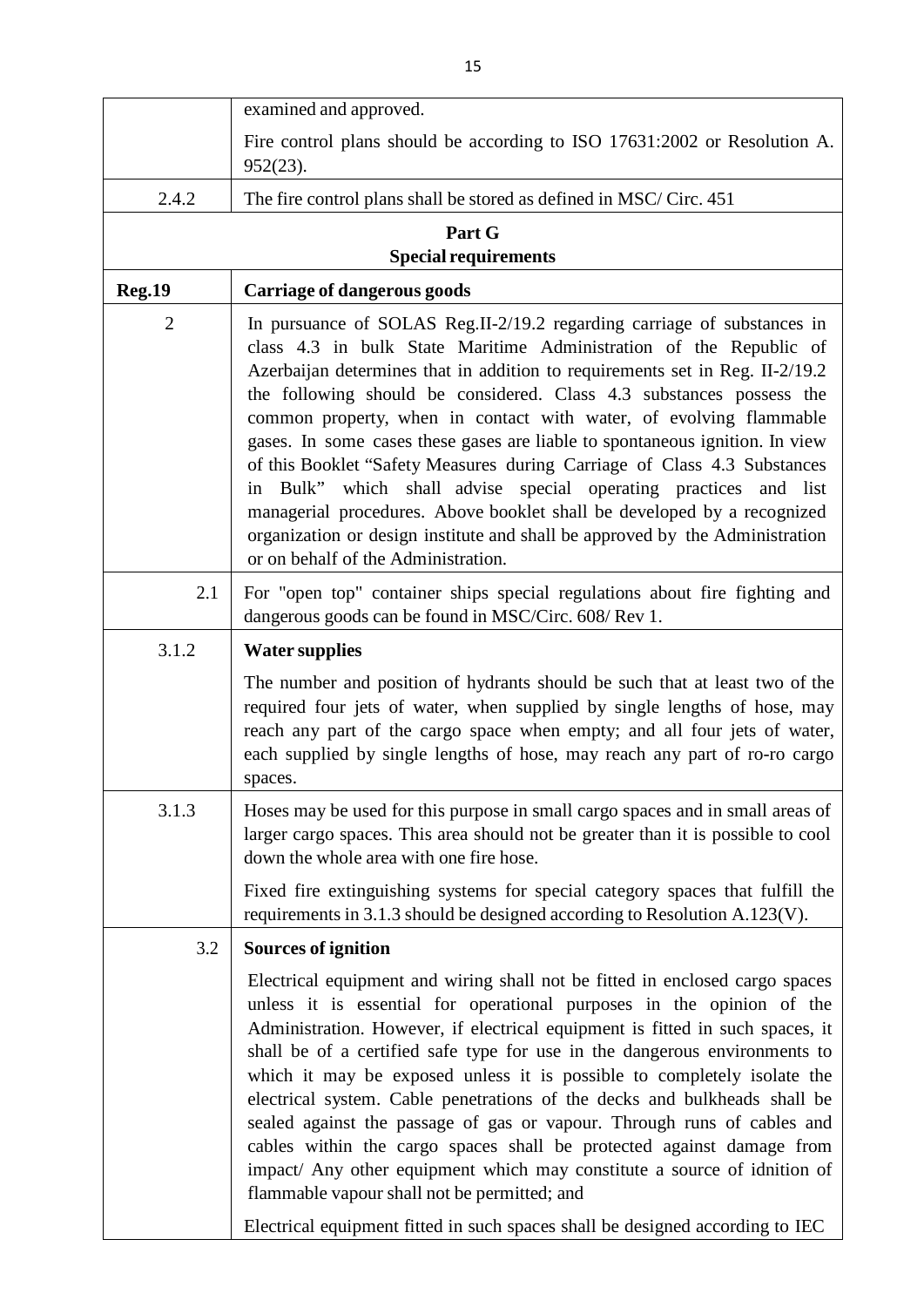|                | 60092-506 or if it's possible to completely isolate the electrical system,                                                                                                                                                                                                                                                                                                                                                                                                                                                                                                                                                                                                                       |
|----------------|--------------------------------------------------------------------------------------------------------------------------------------------------------------------------------------------------------------------------------------------------------------------------------------------------------------------------------------------------------------------------------------------------------------------------------------------------------------------------------------------------------------------------------------------------------------------------------------------------------------------------------------------------------------------------------------------------|
|                | e.g. by removal of links in the system or by a lockable protective switch located<br>outside the space where the dangerous goods are kept.                                                                                                                                                                                                                                                                                                                                                                                                                                                                                                                                                       |
|                | There should be a sign with the text: "The switch shall be in off position when<br>the ship is carrying dangerous goods of an explosive or flammable character"<br>located outside the space where the dangerous goods are kept.                                                                                                                                                                                                                                                                                                                                                                                                                                                                 |
| 3.3            | <b>Detection system</b>                                                                                                                                                                                                                                                                                                                                                                                                                                                                                                                                                                                                                                                                          |
|                | General advice: The fire detection system should use smoke detectors or a<br>combination of smoke- and flame detectors or, for open ro-ro cargo spaces<br>where it is not suitable to install smoke detectors, other types of detection can<br>be installed. The detection sections in these spaces may be fitted with a device<br>a time relay for disconnecting the detector sections<br>during<br>e.g.<br>loading/unloading on condition that the manually operated call points are not<br>disconnected with the same device. It shall be indicated on the control panel<br>when detector sections are disconnected and the disconnection time shall be<br>suitable to the loading/unloading. |
| 3.4.1          | <b>Ventilation</b>                                                                                                                                                                                                                                                                                                                                                                                                                                                                                                                                                                                                                                                                               |
|                | To comply with the requirements in 3.4.1 and the requirements for hygienic<br>limit values in ro-ro cargo spaces regulated in AFS 2005:17 the ventilation<br>system should be designed according to MSC/Circ.729                                                                                                                                                                                                                                                                                                                                                                                                                                                                                 |
| 3.4.2          | Wire mesh guards in $3.4.2$ should be maximum 13 x 13 mm. The fans should<br>be designed according to IACS UR F29, Non-sparking fans.                                                                                                                                                                                                                                                                                                                                                                                                                                                                                                                                                            |
| 3.9            | Water-spray system                                                                                                                                                                                                                                                                                                                                                                                                                                                                                                                                                                                                                                                                               |
|                | Fixed fire extinguishing systems that fulfills the requirements in 3.9 should be<br>designed according to Resolution A.123(V).                                                                                                                                                                                                                                                                                                                                                                                                                                                                                                                                                                   |
| <b>Reg. 20</b> | Protection of vehicle, special category and ro-ro spaces                                                                                                                                                                                                                                                                                                                                                                                                                                                                                                                                                                                                                                         |
| 3.1.1          | <b>Capacity of ventilation systems</b>                                                                                                                                                                                                                                                                                                                                                                                                                                                                                                                                                                                                                                                           |
|                | Department of Marine Administration advises that the design guidelines and<br>operational recommendations for ventilation systems in ro-ro cargo spaces can<br>be found in MSC/Circ. 729.                                                                                                                                                                                                                                                                                                                                                                                                                                                                                                        |
|                | The number of air changes shall increase when vehicles are being loaded and<br>unloaded.                                                                                                                                                                                                                                                                                                                                                                                                                                                                                                                                                                                                         |
| 3.1.3          | <b>Indication of ventilation system</b>                                                                                                                                                                                                                                                                                                                                                                                                                                                                                                                                                                                                                                                          |
|                | Department of Marine Administration advises that this arrangement can be<br>replaced by an alarm which activates in the event of a cut out or fault of the<br>starting relay for the fan motor.                                                                                                                                                                                                                                                                                                                                                                                                                                                                                                  |
| 3.2.1          | <b>Electrical equipment and wiring</b>                                                                                                                                                                                                                                                                                                                                                                                                                                                                                                                                                                                                                                                           |
|                | Department of Marine Administration recommends that the electrical<br>equipment and cables in enclosed ro-ro cargo spaces, vehicle spaces and<br>special category spaces should fulfill the requirements in SS-IEC 60079.<br>Electrical equipment and cables should be approved for use in zone 1 and be of                                                                                                                                                                                                                                                                                                                                                                                      |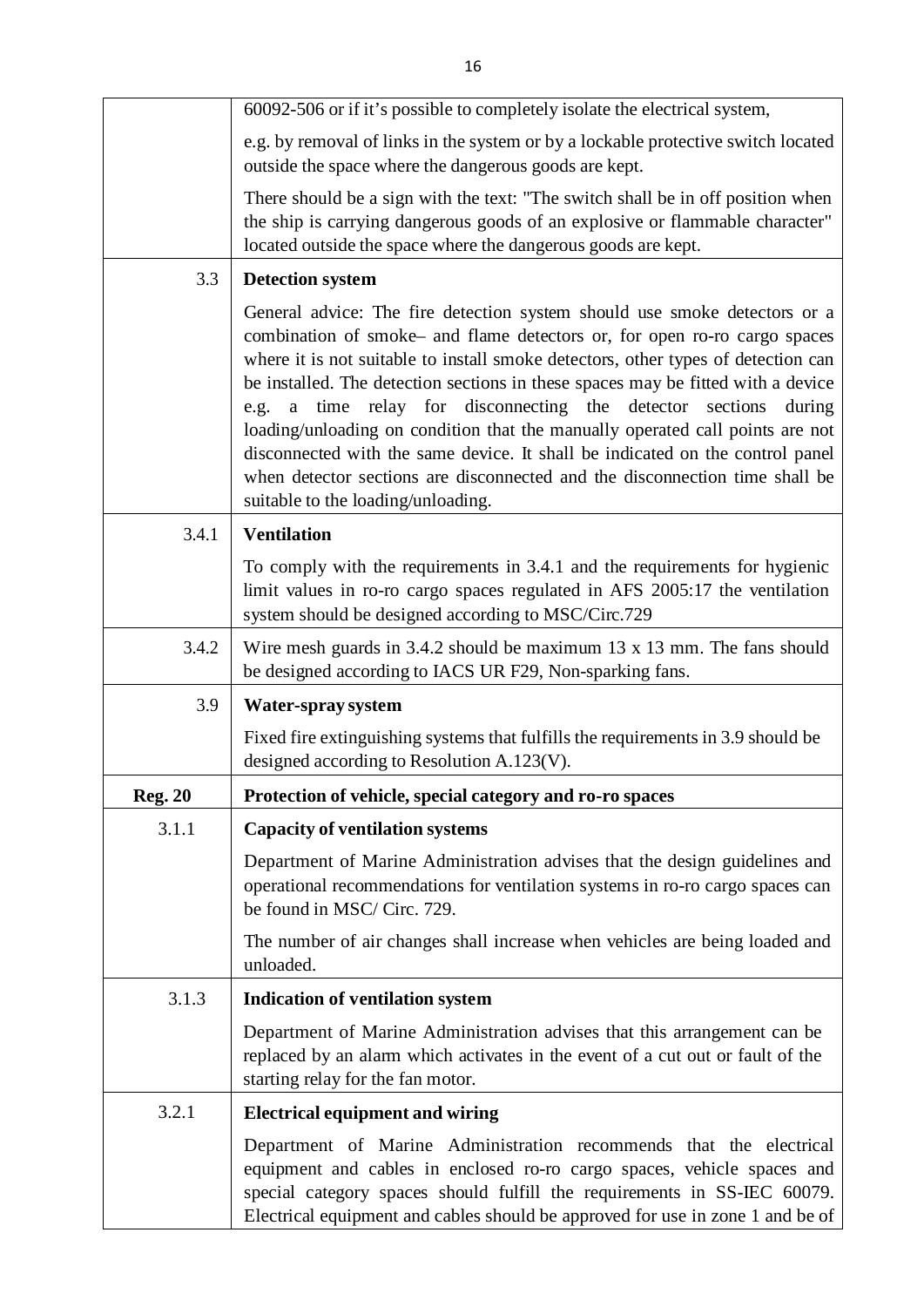|       | at least explosion group IIA and temperature class T3.                                                                                                                                                                                                                                                                                                                                                                                                                                                                                                                                                                                                                                                                                               |
|-------|------------------------------------------------------------------------------------------------------------------------------------------------------------------------------------------------------------------------------------------------------------------------------------------------------------------------------------------------------------------------------------------------------------------------------------------------------------------------------------------------------------------------------------------------------------------------------------------------------------------------------------------------------------------------------------------------------------------------------------------------------|
| 3.2.2 | In case of other than special category spaces below the bulkhead deck,<br>notwithstanding the provisions in section 20.3.2.1, above a height of 450 mm<br>from the deck and from each platform for vehicles, if fitted, except platforms<br>with openings of sufficient size permitting penetration of petrol gases<br>downwards, electrical equipment of a type so enclosed and protected as to<br>prevent the escape of sparks should be of a type approved for use in zone 2 (at<br>least IP 55 and temperature class T3) on condition that the ventilation system<br>is so designed and operated as to provide continuous ventilation of the cargo<br>spaces at the rate of at least ten air changes per hour whenever vehicles are on<br>board. |
| 3.3   | Electrical equipment and wiring in exhaust ventilation ducts                                                                                                                                                                                                                                                                                                                                                                                                                                                                                                                                                                                                                                                                                         |
|       | Department of Marine Administration recommends that the electrical<br>equipment in section 20.3.3 should be type approved according to SS-IEC<br>60079 in the zone where the intake is placed. When positioned at ventilations<br>ducts inlet, guidance can be found in IEC 60092-506.                                                                                                                                                                                                                                                                                                                                                                                                                                                               |
| 4.1   | Fixed fire detection and fire alarm systems                                                                                                                                                                                                                                                                                                                                                                                                                                                                                                                                                                                                                                                                                                          |
|       | In pursuance of SOLAS Reg.II-2/20.4.1 State Maritime Administration of the                                                                                                                                                                                                                                                                                                                                                                                                                                                                                                                                                                                                                                                                           |
|       | Republic of Azerbaijan determines that the type of automatic detectors their<br>spacing and location shall satisfy the following requirements, taking into<br>account the effects of ventilation and other relevant factors:                                                                                                                                                                                                                                                                                                                                                                                                                                                                                                                         |
|       | Maximum floor area for detector, maximum distance apart between centres<br>and maximum distance away from bulkheads for installation of automatic<br>heat and smoke detectors shall satisfy the requirements set in Ch. 9 of the<br>Fire Safety Systems Code (IMO Res. MSC.98(73)).                                                                                                                                                                                                                                                                                                                                                                                                                                                                  |
|       | After installation system shall be tested in operation within usual conditions of<br>ventilation and shall be checked to verify availability for immediate action; and                                                                                                                                                                                                                                                                                                                                                                                                                                                                                                                                                                               |
|       | The system shall be capable of rapidly detecting the onset of fire by smoke<br>detectors or a combination of smoke and flame detectors. FSS Code                                                                                                                                                                                                                                                                                                                                                                                                                                                                                                                                                                                                     |
|       | The system shall be capable of rapidly detecting the onset of fire by smoke<br>detectors or a combination of smoke and flame detectors. GA: In the system<br>required in 4.1 the smoke detector sections in vehicle, special category, and ro-<br>ro spaces may be provided with an arrangement, (e.g a timer) for disconnecting<br>detector sections during loading and unloading of vehicles to avoid "false"<br>alarms. The time of disconnection should be adapted to the time of loading/<br>unloading. The central unit should indicate whether the detector sections are<br>disconnected or not. However, manual call points should not be capable of<br>being disconnected by the arrangements referred to above.                            |
| 6.1.2 | <b>Fixed fire-extinguishing systems</b>                                                                                                                                                                                                                                                                                                                                                                                                                                                                                                                                                                                                                                                                                                              |
|       | General advice: Fixed pressure water spraying systems should fulfill the<br>requirements in Resolution A.123(V)                                                                                                                                                                                                                                                                                                                                                                                                                                                                                                                                                                                                                                      |
| 6.1.3 | Full scale test in 6.1.3 should be according to guidelines stated in MSC.1/<br>Circ.1272 and MSC.1/Circ.1430                                                                                                                                                                                                                                                                                                                                                                                                                                                                                                                                                                                                                                         |